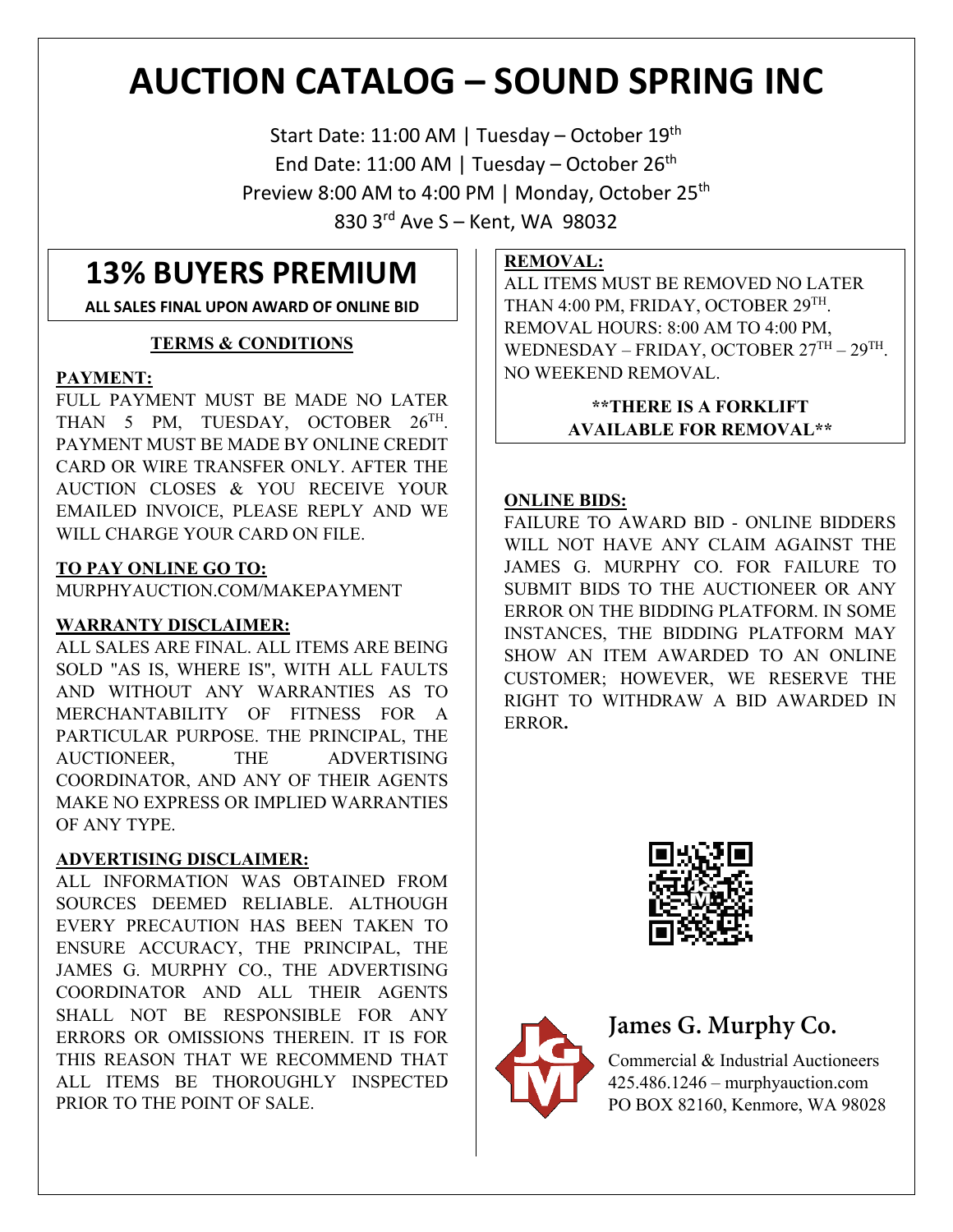

#### SOUND SPRING INC. - ONLINE AUCTION 10/19/2021-10/26/2021

| LOT#                    |                                                                                                                                                                     | LOT# |                                                                                       |  |
|-------------------------|---------------------------------------------------------------------------------------------------------------------------------------------------------------------|------|---------------------------------------------------------------------------------------|--|
| 1                       | 2008 TESA VISIO 300 (06830200)                                                                                                                                      | 8    | <b>MITUTOYO 520-155</b>                                                               |  |
|                         | CMM INSPECTION STATION W/CPU, MONITOR & 6'<br>TABLE, 120V<br>SERIAL NUMBER: 3J010-4                                                                                 |      | 10" HEIGHT GAGE W/MITUTOYO 509-304 DIAL<br><b>VERNIER INDICATOR &amp; CASE</b>        |  |
| 2                       | ____________________________<br><b>SCHERR TUMICO 22-4200</b><br>OPTICAL COMPARATOR W/CART, 115V                                                                     |      | 9 KANON<br><b>24" VERNIER CALIPER W/CASE</b>                                          |  |
|                         | SERIAL NUMBER: 0-863204                                                                                                                                             |      | 10 MITUTOYO ABSOLUTE 500-506-10                                                       |  |
| 3                       | <b>CARLSON PRECISION CPT-200</b>                                                                                                                                    |      | 24" DIGITAL CALIPER W/CASE                                                            |  |
|                         | 200 LB CAP MANUAL SPRING TESTER W/MITUTOYO<br>SDV-12"B 12" VERTICAL DIGITAL READOUT,                                                                                |      | 11 MITUTOYO DIGIMATIC 500-505-50                                                      |  |
|                         | CARLSON CLT-1 1,000G LIGHT LOAD SPRING<br>TESTER W/CDI DIAL INDICATOR, ACCESSORIES,<br>MOUNTED ON 5' WOOD TABLE W/TABLE                                             |      | <b>18" DIGITAL CALIPER W/CASE</b>                                                     |  |
|                         | <b>SERIAL NUMBER: 219</b>                                                                                                                                           |      | 12 MITUTOYO ABSOLUTE 500-171-20                                                       |  |
| $\overline{\mathbf{4}}$ | <b>CARLSON PRECISION CPT-200</b>                                                                                                                                    |      | <b>6" DIGITAL CALIPER W/CASE</b>                                                      |  |
|                         | 200 LB CAP MANUAL SPRING TESTER W/MITUTOYO<br>SDV-12"B 12" VERTICAL DIGITAL READOUT,<br>ACCESSORIES, MOUNTED ON WOOD STAND<br>W/STAND (CRACKED CASING CORNER, STILL |      | 13 BRENCOR CHAMFER CHECK CI1090<br>0-90 DEGREE .001 DIA CHAMFER CHECKER GAGE<br>W/BOX |  |
|                         | USEABLE)<br><b>SERIAL NUMBER: 452</b>                                                                                                                               |      | 14 MITUTOYO 129-150                                                                   |  |
| 5.                      | <b>CARLSON PRECISION TTIA</b>                                                                                                                                       |      | 0-12" INTERCHANGEABLE DEPTH GAGE<br>MICROMETER SET W/CASE                             |  |
|                         | MANUAL TORSION SPRING TESTER W/WEIGHTS,<br>ROD ACCESSORIES & MOUNTED ON 5' WOOD<br>WORKBENCH W/WORKBENCH                                                            |      | 15 LOT, (1) 12", (2) 8" & (2) 6" DIGITAL CALIPERS                                     |  |
|                         |                                                                                                                                                                     |      | W/CASES                                                                               |  |
|                         | 6 LOAD CELL W/DIGITAL INDICATOR<br><b>READOUT</b>                                                                                                                   |      | 16 LOT, (3) 8" & (2) 6" DIGITAL CALIPERS<br><b>W/CASES</b>                            |  |
|                         | 7 MITUTOYO 192-116                                                                                                                                                  |      |                                                                                       |  |
|                         | 12" HEIGHT GAGE W/.001-12" DIAL INDICATOR                                                                                                                           |      |                                                                                       |  |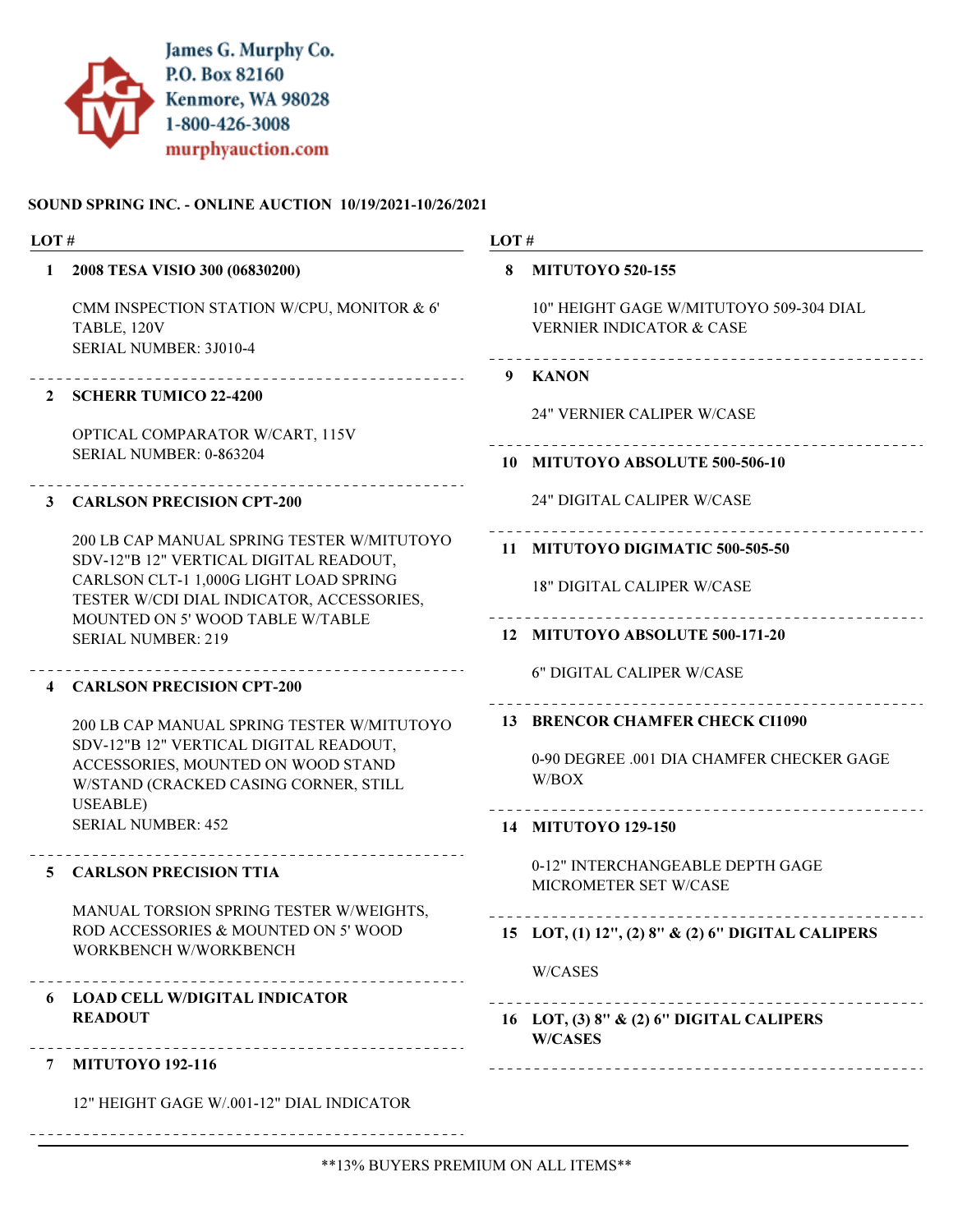| LOT# |                                                                                                                                                                                                       |    | LOT#                                                                                                                                                                                                                                   |  |  |
|------|-------------------------------------------------------------------------------------------------------------------------------------------------------------------------------------------------------|----|----------------------------------------------------------------------------------------------------------------------------------------------------------------------------------------------------------------------------------------|--|--|
|      | 17 LOT, (1) 8" & (4) 6" DIAL CALIPERS W/CASES                                                                                                                                                         |    | <b>29 TROEMNER</b>                                                                                                                                                                                                                     |  |  |
|      | 18 SPI 14-807-2                                                                                                                                                                                       |    | <b>CALIBRATED WEIGHT SET</b><br>SERIAL NUMBER: 46078                                                                                                                                                                                   |  |  |
|      | DIAL TEST INDICATOR W/CASE & MOUNTING ARMS<br>-------------------------------                                                                                                                         |    | __________________________<br>30 OHAUS STOW-AWAY                                                                                                                                                                                       |  |  |
| 19   | <b>AMES 56212</b>                                                                                                                                                                                     |    | 1 TO 1,000 GRAM WEIGHT SET W/CASE                                                                                                                                                                                                      |  |  |
|      | .0001" DIAL INDICATOR W/GAGE MOUNTING                                                                                                                                                                 | 31 | <b>TORIN V-82</b>                                                                                                                                                                                                                      |  |  |
|      | _____________________________<br>20 MITUTOYO 293-32                                                                                                                                                   |    | VERTI-SLIDE FOUR SLIDE STAMPING PRESS, MAX                                                                                                                                                                                             |  |  |
|      | 0-1" DIGITAL INSIDE MICROMETER W/CASE<br>-------------------------------------                                                                                                                        |    | WIDTH 2.50", MAX THICKNESS 0.062", MAX WIRE<br>DIMENSION 0.207", MAX FEED LENGTH 11"<br>W/TOOLING, SHEET METAL MANUAL DECOILER,                                                                                                        |  |  |
|      | 21 FOWLER                                                                                                                                                                                             |    | HOUR METER READS: 4,375, 3 HP, 230V, 3 PHASE                                                                                                                                                                                           |  |  |
|      | 0-1" INSIDE MICROMETER W/CASE                                                                                                                                                                         |    | <b>SERIAL NUMBER: 1346</b><br>.                                                                                                                                                                                                        |  |  |
|      | ----------------------------<br>22 MITUTOYO 103-260                                                                                                                                                   |    | 32 2000 FORTUNA FEDERN WIM-14                                                                                                                                                                                                          |  |  |
|      | 0-1" INSIDE MICROMETER W/CASE                                                                                                                                                                         |    | SPRING MAKING MACHINE W/16" 3-JAW CHUCK, 7'<br>DIA MANUAL WIRE UNCOILER, TOOLING, 208V, 3<br>PHASE (WILL REQUIRE A RIGGER TO REMOVE)                                                                                                   |  |  |
|      | 23 MITUTOYO 187-906                                                                                                                                                                                   |    | SERIAL NUMBER: 0009290                                                                                                                                                                                                                 |  |  |
|      | 12" BLADE, UNIVERSAL BEVEL PROTRACTOR, 0-90<br><b>DEGREE W/CASE</b>                                                                                                                                   |    | 33 TORRINGTON W115-A                                                                                                                                                                                                                   |  |  |
|      | _______________________________<br>24 LOT, ASSORTED PRECISION INSTRUMENTS<br>TO INCLUDE:<br>STARRETT 73 YANKEE CALIPER, CNR SPEED<br>INDICATOR, SMALL HOLE GAGES, 5" SINE BAR,<br>SPRING OPENING GAGE |    | SPRING MAKER W/UPDATED BALDOR H2 VECTOR<br>(VS1GV25-1B) DRIVE CONTROL, .032 TO .112" WIRE<br>DIA RANGE, .156 TO 2.125 COIL O.D. RANGE, WIRE<br>FEED ATTACHMENT, EXTRA GEARS &<br>ACCESSORIES, 240V, 3 PHASE<br>SERIAL NUMBER: 133153WS |  |  |
|      | 25 12" X 18" X 2" GRANITE SURFACE BLOCK                                                                                                                                                               |    | 34 TORRINGTON W-11A                                                                                                                                                                                                                    |  |  |
|      | 26 ST INDUSTRIES ST-1                                                                                                                                                                                 |    | PRECISION SPRING MAKER, .015 TO .072" WIRE DIA<br>RANGE, 1-9/16 MAX COIL O.D., 3 PHASE                                                                                                                                                 |  |  |
|      | <b>SQUARENESS TESTER</b>                                                                                                                                                                              |    | SERIAL NUMBER: 91460-WS                                                                                                                                                                                                                |  |  |
|      | 27 LOT, (2) CARSON 5" MAGNIFYING GLASSES &                                                                                                                                                            |    | 35 TORRINGTON W-11                                                                                                                                                                                                                     |  |  |
|      | (1) ST<br>INDUSTRIES 20X MAGNIFYING LENS                                                                                                                                                              |    | SPRING MAKER W/SPARE GEARS, 3 PHASE                                                                                                                                                                                                    |  |  |
|      | ---------------------------------<br>28 TASCO P9002C                                                                                                                                                  |    | ____________________________________<br>36 TORIN W-10A                                                                                                                                                                                 |  |  |
|      | 900X ZOOM SCHOOL MICROSCOPE W/CASE<br>------------------------------                                                                                                                                  |    | SPRING MAKER W/.008 TO 0.28" WIRE DIA RANGE<br>.062 TO .875 COIL O.D. RANGE, 3 PHASE<br>SERIAL NUMBER: 153988-WS                                                                                                                       |  |  |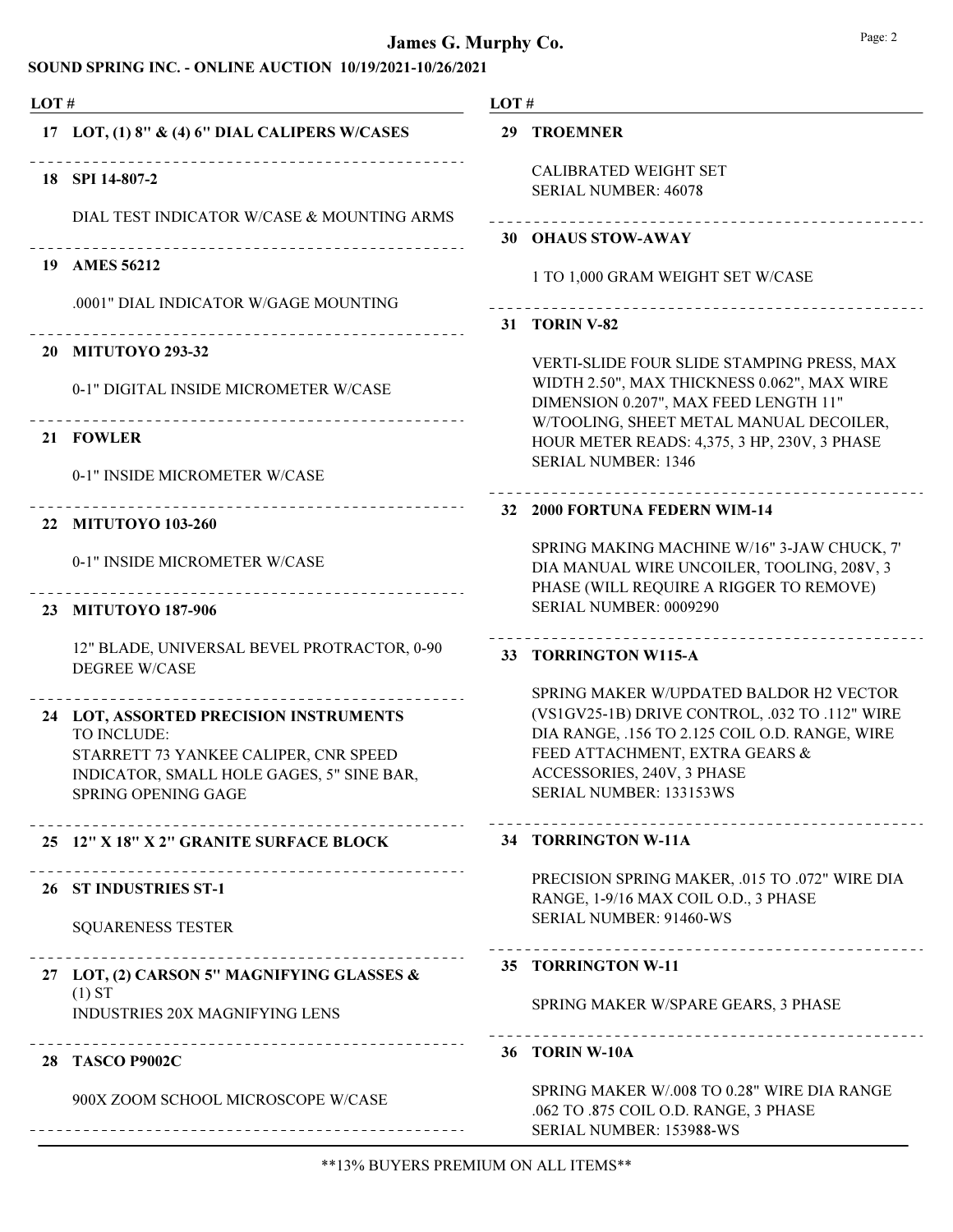#### SOUND SPRING INC. - ONLINE AUCTION 10/19/2021-10/26/2021

|    | 37 TORRINGTON W-10                                                                                                       |
|----|--------------------------------------------------------------------------------------------------------------------------|
|    | <b>SPRING MAKER, 3 PHASE</b>                                                                                             |
|    | 38 LOT, ASSORTED ACCESSORIES FOR W-11A &<br>W-11 (LOTS<br>34 & 35)                                                       |
|    | 39 PH-D3                                                                                                                 |
|    | APPROX 36" DIA 400 LB CAP AUTOMATIC WIRE<br>DECOILER, 220V, SINGLE PHASE (MAY NEED<br>REPAIR, NEEDS NEW ELECTRICAL PLUG) |
|    | 40 APPROX 49" DIA MANUAL WIRE DECOILER                                                                                   |
|    | 41 APPROX 49" DIA MANUAL WIRE DECOILER                                                                                   |
|    | 42 APPROX 78" DIA MANUAL WIRE DECOILER                                                                                   |
| 43 | LOT, (5) ASSORTED SHOP BUILT MANUAL<br><b>WIRE</b>                                                                       |
|    | <b>DECOILERS</b>                                                                                                         |
|    | 44 APPROX 36" DIA ELECTRIC DECOILER, 120V<br>(NEEDS TO<br><b>BE REWIRED)</b>                                             |
|    | 45 SHOP BUILT                                                                                                            |
|    | APPROX 4" X 72" INCLINE CONVEYOR W/DAYTON<br>SPEED CONTROL, 115V                                                         |
|    | --------------------------<br>46 CARLSON SC-2                                                                            |
|    | <b>MANUAL SPRING HAND COILER W/TOOLING</b><br>MOUNTED ON TABLE (TABLE SOLD SEPARATELY)<br><b>SERIAL NUMBER: 523</b>      |
|    | ---------------------<br>47 CARLSON SC-1                                                                                 |
|    |                                                                                                                          |

# LOT #

| 48 LOT, HAND BENDING TOOLING W/2-DOOR |  |
|---------------------------------------|--|
| <b>METAL CABINET</b>                  |  |

#### 49 DI-ACRO IA

6" RADIUS CAP MANUAL BENDER MOUNTED ON STEEL STAND W/STAND

#### 50 DI-ACRO IA

6" RADIUS CAP MANUAL BENDER MOUNTED ON STEEL STAND W/STAND

#### 51 DI-ACRO IA

6" RADIUS CAP MANUAL BENDER MOUNTED ON TABLE (TABLE SOLD SEPARATELY)

#### 52 DI-ACRO IA

6" RADIUS CAP MANUAL BENDER MOUNTED ON TABLE (TABLE SOLD SEPARATELY)

#### 53 STAR DMTG L1440

GEARHEAD ENGINE LATHE W/2" DIA BAR PASS THRU CAPACITY, 8" 3-JAW CHUCK, TOOL POST TAIL STOK, STEADY REST, 40" BED, 220V, 3 PHASE SERIAL NUMBER: D325

#### 54 LEBLOND REGAL

LATHE W/8" 3-JAW CHUCK, TOOL POST, STEADY REST, TAIL STOCK, BALDOR DRIVE CONTROL, 208V, 3 PHASE

#### 55 ACCU A02V

3 HP MILLING MACHINE W/9" X 49" T-SLOT POWER TABLE, ASONG TRAVERSE, ACU-RITE DRO-200S-2X-G READOUT, 220/440V, 3 PHASE SERIAL NUMBER: 8720229

#### 56 JET JET-16

1-1/4" R-8 SPINDLE, 12 SPD DRILLING & MILLING MACHINE W/9-3/8" X 23-1/2" T-SLOT TABLE, 1 HP, 120V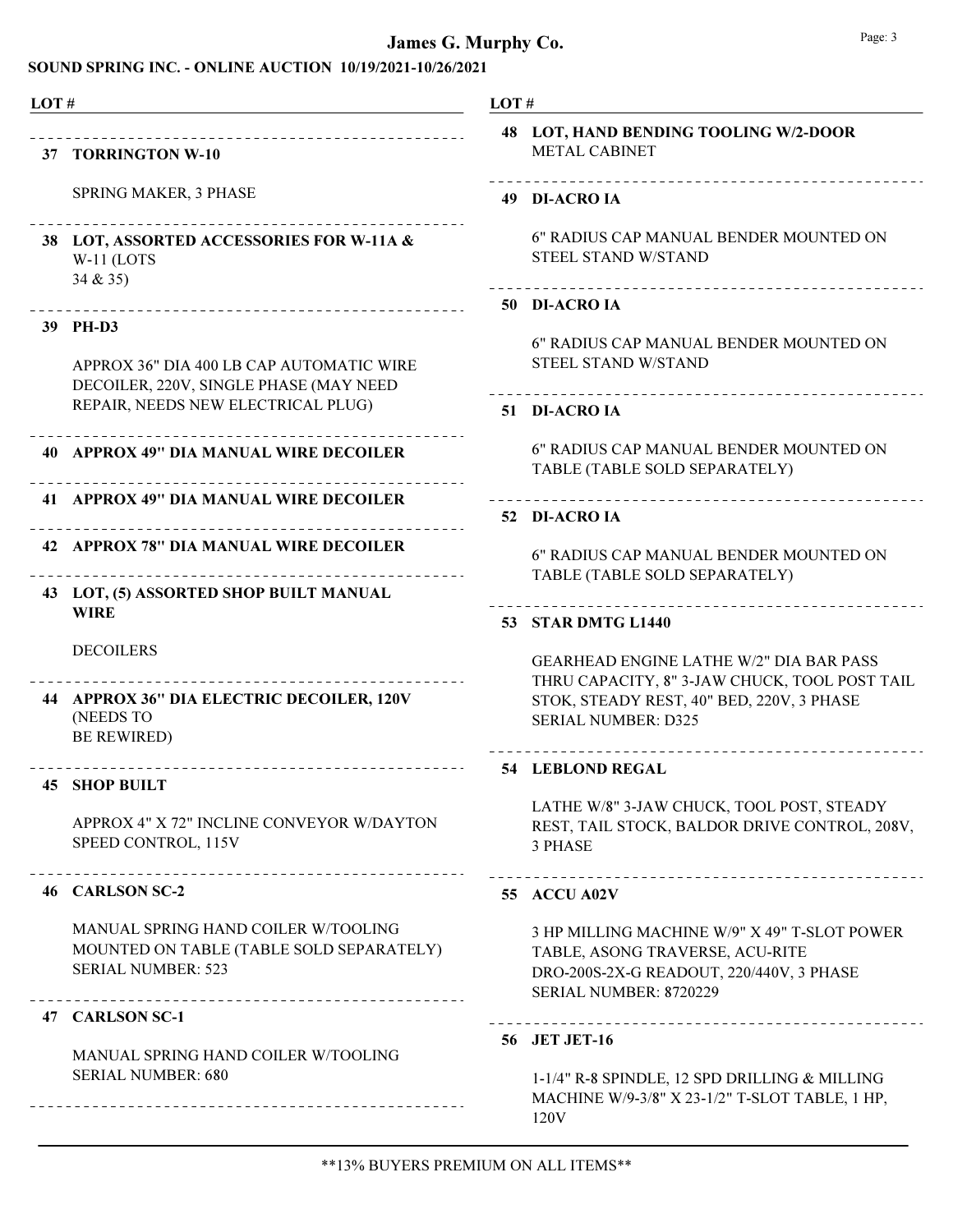| LOT# |                                                                                        | LOT# |                                                                                       |
|------|----------------------------------------------------------------------------------------|------|---------------------------------------------------------------------------------------|
|      | <b>SERIAL NUMBER: 52417</b>                                                            |      |                                                                                       |
|      | 57 WILTON VSG-TWENTY 2025                                                              |      | <b>65 DRIES KRUMP</b>                                                                 |
|      |                                                                                        |      | 4" PEDESTAL MOUNTED MANUAL HAND SHEAR                                                 |
|      | PEDESTAL DRILL PRESS, 80-1,200 RPM VARIABLE<br>SPD, 208-230V, 3 PHASE                  |      |                                                                                       |
|      | SERIAL NUMBER: 150481                                                                  |      | 66 ENCO 130-5710                                                                      |
|      | ___________________________                                                            |      | 6" COUNTERTOP MANUAL HAND SHEAR, 11MM CAP                                             |
|      | 58 KALAMAZOO H9AWV                                                                     |      | 67 DI-ACRO 12                                                                         |
|      | 9" X 13" HORIZONTAL METAL CUTTING BANDSAW,<br>120V                                     |      |                                                                                       |
|      | <b>SERIAL NUMBER: 15314</b>                                                            |      | 12" COUNTERTOP SLIP ROLLER                                                            |
|      | 59 BIRMINGHAM K-45                                                                     |      | ____________________<br>68 2007 AIR BRAKE AB-12/1220                                  |
|      |                                                                                        |      | 12-TON X 48" PNEUMATIC PRESS BRAKE W/FOOT                                             |
|      | <b>18" VERTICAL METAL CUTTING BANDSAW</b><br>W/ADJUSTABLE SPEEDS, BLADE WELDER, MANUAL |      | <b>CONTROL</b>                                                                        |
|      | HAND SHEAR ATTACHMENT & GRINDER                                                        |      | 69 PACIFIC TRI-ACRO 17-4                                                              |
|      | ATTACHMENT, 220V, 3 PHASE<br>SERIAL NUMBER: B453198                                    |      |                                                                                       |
|      |                                                                                        |      | 11.22 TON X 48" PRESS BRAKE, 230V, 3 PHASE<br><b>SERIAL NUMBER: 1290P</b>             |
|      | <b>60 BOYAR SCHULT DE-LUXE</b>                                                         |      |                                                                                       |
|      | SURFACE GRINDER W/WALKER 6" X 12" MAG                                                  |      | 70 DI-ACRO HYDRA POWER 171-14-48-2                                                    |
|      | CHUCK & ELECTRO-MATIC MINATRON CZVRS-8Z-11<br>MAG CHUCK CONTROLS, 230V, 3 PHASE        |      | 17-TON X 48" PRESS BRAKE, 230V, 3 PHASE                                               |
|      | ______________________________                                                         |      | SERIAL NUMBER: TP07881089                                                             |
|      | 61 POWERMATIC                                                                          |      | 71 DI-ACRO HYDRA POWER                                                                |
|      | 12" DISC/6" BELT SANDER, 240V, 3 PHASE                                                 |      | 48" PRESS BRAKE, 220V, 3 PHASE                                                        |
|      |                                                                                        |      | <b>SERIAL NUMBER: JD-1021</b>                                                         |
|      | 62 DI-ACRO LB-414H                                                                     |      | ____________________________                                                          |
|      | 54" 14-GAUGE POWER SHEAR W/FOOT CONTROL,<br>230V, 3 PHASE                              |      | 72 ROUSSELLE 2G                                                                       |
|      | <b>SERIAL NUMBER: 18986</b>                                                            |      | 15-TON OBI PUNCH PRESS W/11" X 16" BED, 230V, 3                                       |
|      |                                                                                        |      | <b>PHASE</b><br><b>SERIAL NUMBER: CG-8507</b>                                         |
|      | 63 DI-ACRO                                                                             |      | __________________________                                                            |
|      | 24" 16-GAUGE MILD STEEL MANUAL SHEAR                                                   |      | 73 JOHNSON 45-FW-AC                                                                   |
|      | MOUNTED ON TABLE (TABLE SOLD SEPARATELY)                                               |      | 45-TON OBI PUNCH PRESS W/3" STROKE, 11-1/4"                                           |
|      | 64 METALEX FN-M-616                                                                    |      | SHUT HEIGHT, 18X28" BED, 230V, 3 PHASE (TOP<br>HEAVY, MAY REQUIRE A RIGGER TO REMOVE) |
|      | <b>16-GAUGE MANUAL CORNER NOTCHER MOUNTED</b>                                          |      | <b>SERIAL NUMBER: 69053</b>                                                           |
|      | ON TABLE (TABLE SOLD SEPARATELY)<br>SERIAL NUMBER: 880711                              |      |                                                                                       |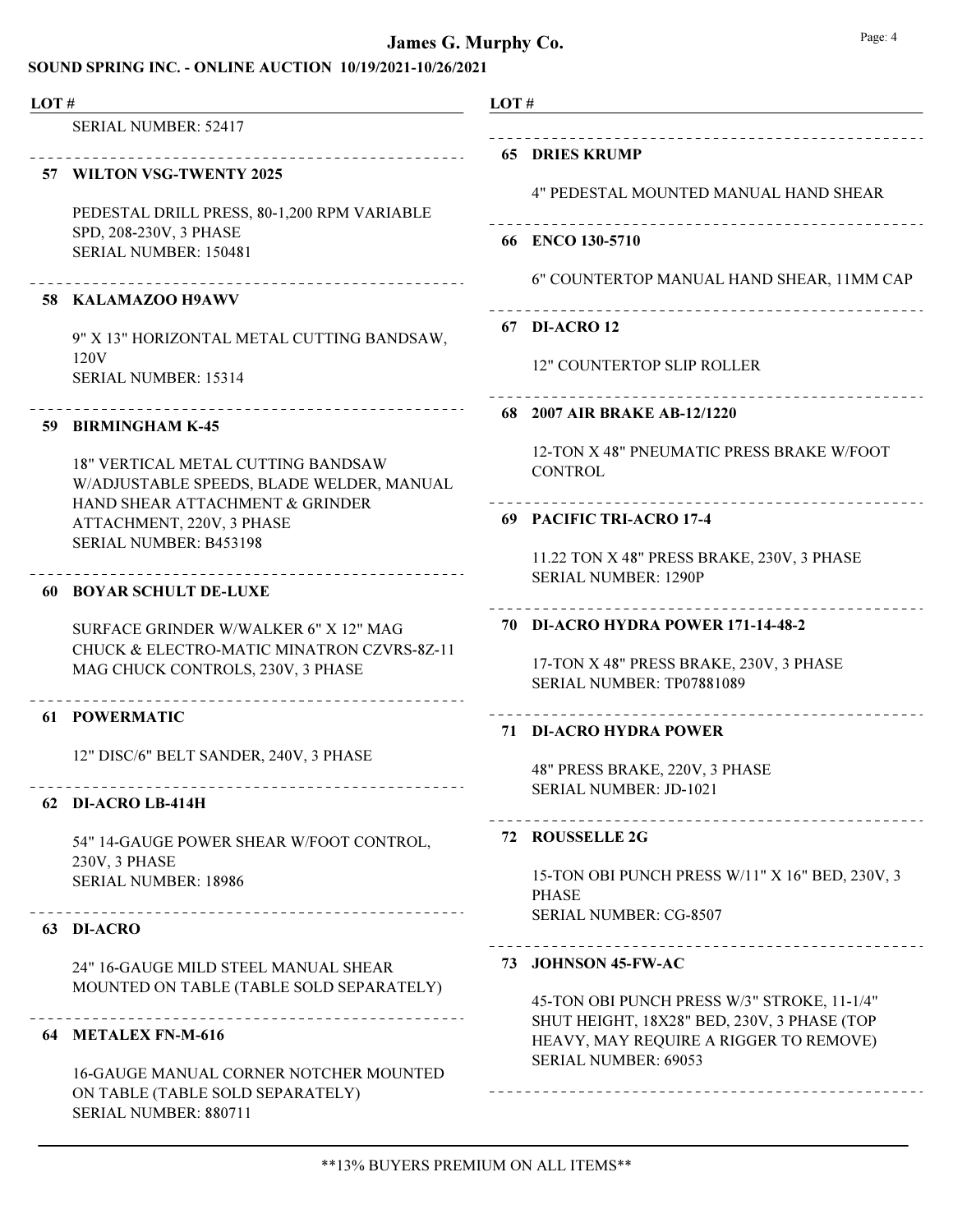#### SOUND SPRING INC. - ONLINE AUCTION 10/19/2021-10/26/2021

| LOT# |                                                                                                                                            | LOT# |                                                                 |  |
|------|--------------------------------------------------------------------------------------------------------------------------------------------|------|-----------------------------------------------------------------|--|
|      | 74 NIAGARA A3 1/2                                                                                                                          |      | <b>85 FAMCO 10</b>                                              |  |
|      | 45-TON OBI PUNCH PRESS W/17X28" BED, FOOT<br>CONTROL, 230V, 3 PHASE (TOP HEAVY, MAY                                                        |      | KICK PRESS W/7X12" T-SLOT BED<br>------------------------------ |  |
|      | REQUIRE A RIGGER TO REMOVE)                                                                                                                |      | <b>86 FAMCO 10</b>                                              |  |
|      | 75 GREENERD HP-10-D                                                                                                                        |      | KICK PRESS W/7X12" T-SLOT BED                                   |  |
|      | 10-TON C-FRAME HYDRAULIC PRESS W/HYDRAULIC<br>UNIT, 10X16" BED, TOOLING, 208-220V, 3 PHASE<br>(BUYER IS RESPONSIBLE TO DRAIN HYDRAULIC OIL |      | 87 KICK PRESS (PARTS ONLY)                                      |  |
|      | & DISPOSE, \$250 REFUNDABLE DAMAGE DEPOSIT<br><b>REQUIRED)</b>                                                                             |      | 88 PNEUMATIC KICK PRESS W/9X15" T-SLOT<br><b>BED</b>            |  |
|      | SERIAL NUMBER: 66K7336                                                                                                                     |      | 89 PNEUMATIC KICK PRESS W/9X15" T-SLOT                          |  |
|      | <b>76 SHOP BUILT</b>                                                                                                                       |      | <b>BED (NEEDS</b><br>REPAIR)                                    |  |
|      | HYDRAULIC PRESS W/5 HP HYDRAULIC UNIT &<br>FOOT CONTROLS, 230V, 3 PHASE                                                                    |      | ---------------                                                 |  |
|      |                                                                                                                                            |      | 90 INGERSOLL RAND 2475N7.5                                      |  |
|      | 77 FAMCO 12                                                                                                                                |      | 7.5 HP VERTICAL AIR COMPRESSOR W/80 GAL AIR                     |  |
|      | KICK PRESS W/7X12" T-SLOT BED                                                                                                              |      | TANK, 230V, 3 PHASE<br>SERIAL NUMBER: 0503160067                |  |
| 78.  | <b>FAMCO 12</b>                                                                                                                            |      | 91 2013 CHICAGO PNEUMATIC CPX-20                                |  |
|      | KICK PRESS W/9X15" T-SLOT BED                                                                                                              |      | NON-CYCLING REFRIGERATED AIR DRYER, 20 CFM,<br>115V             |  |
|      | <b>80 FAMCO 10</b>                                                                                                                         |      | SERIAL NUMBER: CAL613819                                        |  |
|      | KICK PRESS W/7X12" T-SLOT BED                                                                                                              |      | 92 DAYTON 1Z7074                                                |  |
|      | 81 FAMCO 10                                                                                                                                |      | 8" DOUBLE END PEDESTAL GRINDER, 3/4 HP, 115V                    |  |
|      | KICK PRESS W/7X12" T-SLOT BED                                                                                                              |      | 93 BALDOR 8107W                                                 |  |
|      | 82 FAMCO 10                                                                                                                                |      | 8" DOUBLE END PEDESTAL GRINDER, 3/4 HP, 115V                    |  |
|      | KICK PRESS W/7X12" T-SLOT BED                                                                                                              |      | 94 8" DOUBLE END PEDESTAL GRINDER, 115V                         |  |
|      | -------------------------------<br>83 FAMCO 10                                                                                             |      | 95 JET JBG-10Z                                                  |  |
|      | KICK PRESS W/7X12" T-SLOT BED<br>----------------------------                                                                              |      | 10" DOUBLE END PEDESTAL BENCH GRINDER, 1-1/2<br>HP, 115V        |  |
|      | <b>84 FAMCO 10</b>                                                                                                                         |      |                                                                 |  |
|      | KICK PRESS W/7X12" T-SLOT BED                                                                                                              |      |                                                                 |  |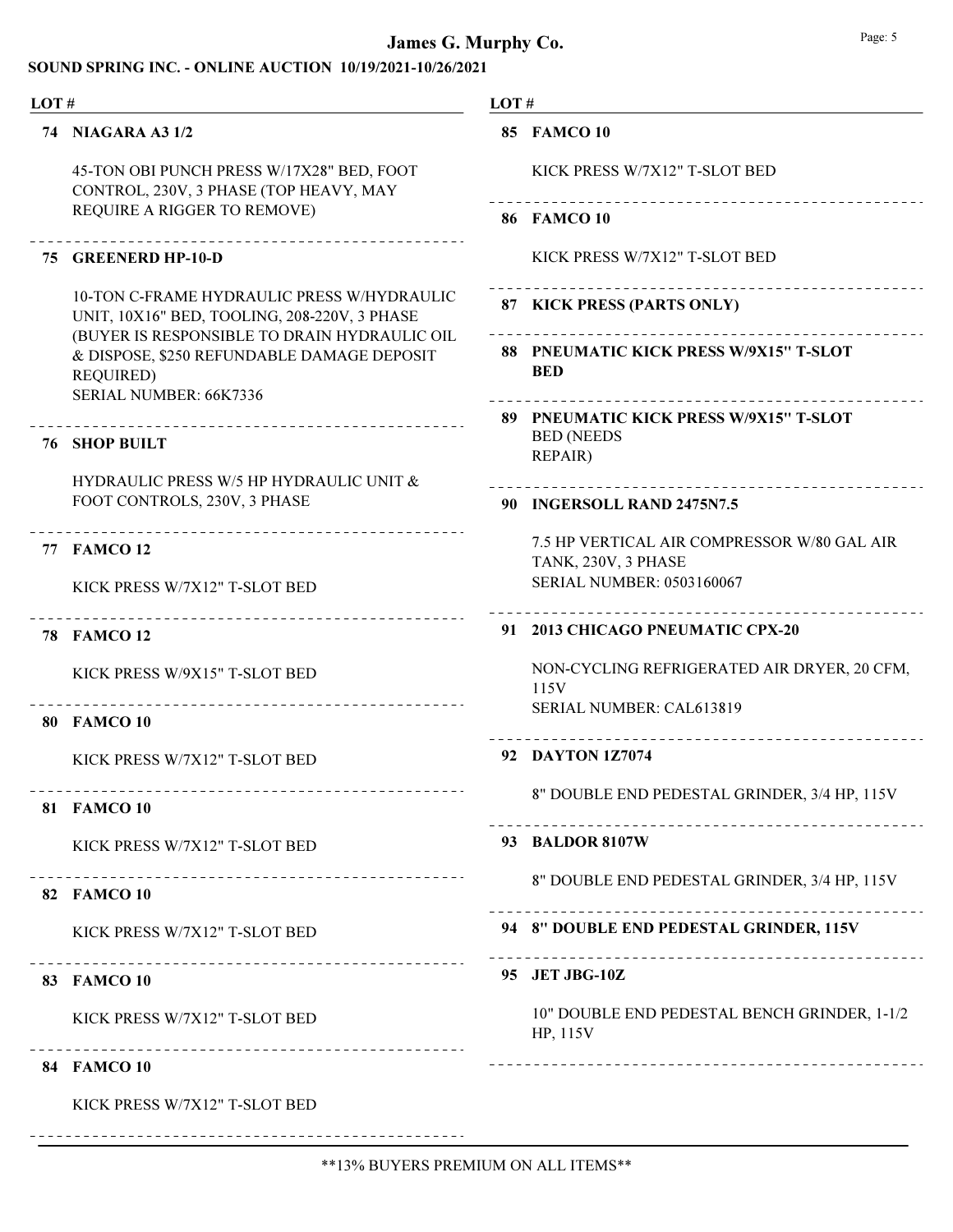| LOT# |                                                                                                                              | LOT#                                                                                             |                                                                                                                                                           |
|------|------------------------------------------------------------------------------------------------------------------------------|--------------------------------------------------------------------------------------------------|-----------------------------------------------------------------------------------------------------------------------------------------------------------|
|      | 96 8" DOUBLE END PEDESTAL BENCH GRINDER,<br>115V                                                                             |                                                                                                  | 105 AIR BOSS TRION OMP-200<br>PORTABLE AIR CLEANER ON CASTERS W/ERGO                                                                                      |
|      | 97 USET                                                                                                                      |                                                                                                  | D-2-R EXTRACTION ARM, 115V                                                                                                                                |
|      | 10" DOUBLE END INDUSTRIAL GRINDER, 5 HP, 220V,<br>3 PHASE                                                                    |                                                                                                  | 106 JN MACHINERY                                                                                                                                          |
|      | 98 BESLY 32E254.J288<br>24" DOUBLE END INDUSTRIAL GRINDER, 7.5 HP,                                                           |                                                                                                  | APPROX 12" X 72" STEEL SPRING HEAT TREATMENT<br>CONVEYOR OVEN W/ADJUSTABLE BASE ON<br>CASTERS, 3/4 HP BLOWER, 230V, 3 PHASE<br><b>SERIAL NUMBER: 4155</b> |
|      | 220V, 3 PHASE<br>_____________________________                                                                               |                                                                                                  | <b>107 BLUE-M POM-5000B</b>                                                                                                                               |
|      | <b>99 USET</b><br>18" DOUBLE END INDUSTRIAL GRINDER, 220V, 3<br><b>PHASE</b><br>.                                            |                                                                                                  | 565 DEGREE C HEAT TREATMENT ELECTRIC OVEN,<br>8 KW, 208V, SINGLE PHASE (MUST DISCONNECT &<br>CAP WIRES AT BOX)<br><b>SERIAL NUMBER: UT-1047</b>           |
|      | <b>100 SHOP BUILT</b>                                                                                                        |                                                                                                  | 108 BLUE-M POM-806-G                                                                                                                                      |
|      | DOUBLE HEAD/TOP & BOTTOM SPRING GRINDER,<br>115V                                                                             |                                                                                                  | 600 DEGREE C 2-DOOR HEAT TREATMENT<br>ELECTRIC OVEN, 21 KW, 480V, 3 PHASE (CONTROLS                                                                       |
|      | 101 ROYSON                                                                                                                   | MAY NEED REPAIR, BUYER MUST DISCONNECT<br>AND CAP WIRES AT BOX)<br><b>SERIAL NUMBER: PB-1624</b> |                                                                                                                                                           |
|      | INDUSTRIAL TUMBLER W/ROYSON CONTROLS,<br>DRAIN TANK & SORTER, 480V, 3 PHASE                                                  |                                                                                                  | <b>109 VCELLA KILNS</b>                                                                                                                                   |
|      | 102 LOT, MISC TUMBLER MEDIUM IN THESE<br><b>BUCKETS</b>                                                                      |                                                                                                  | COUNTERTOP KILN MOUNTED ON STAND<br>W/PARTLOW CONTROLLER & OIL QUENCH TANK                                                                                |
|      | 103 AGET DUSTKOP 30SN90-1                                                                                                    |                                                                                                  | 110 WESTRONICS                                                                                                                                            |
|      | PULL-THRU CYCLONE DUST<br>COLLECTOR/SEPARATOR W/BAG HOUSE AFTER                                                              |                                                                                                  | <b>CHART RECORDER STATION</b>                                                                                                                             |
|      | FILTER STRUCTURE, WALL MOUNTED<br>DISCONNECT/CONTROLS, ATTACHED DUCTING<br>ONLY, 7.5 HP, 208-230V, 3 PHASE (\$250 REFUNDABLE |                                                                                                  | 111 4' X 6' METAL EXHAUST HOOD (NO FAN,<br><b>MUST</b>                                                                                                    |
|      | DAMAGE DEPOSIT REQUIRED TO ENSURE BUYER<br>CAPS ALL WIRES AFTER DISCONNECT)                                                  |                                                                                                  | DISCONNECT AT ELBOW)<br>-------------------                                                                                                               |
|      | --------------------------------<br><b>104 AGET</b>                                                                          |                                                                                                  | 112 5' X 7' METAL EXHAUST HOOD (NO FAN,<br><b>MUST</b>                                                                                                    |
|      | SELF-CONTAINED CIRCULATING METAL CHIP DUST<br>COLLECTOR, 3 HP, 208-230V, 3 PHASE<br><b>SERIAL NUMBER: 4927</b>               |                                                                                                  | DISCONNECT AT ELBOW)                                                                                                                                      |
|      |                                                                                                                              |                                                                                                  |                                                                                                                                                           |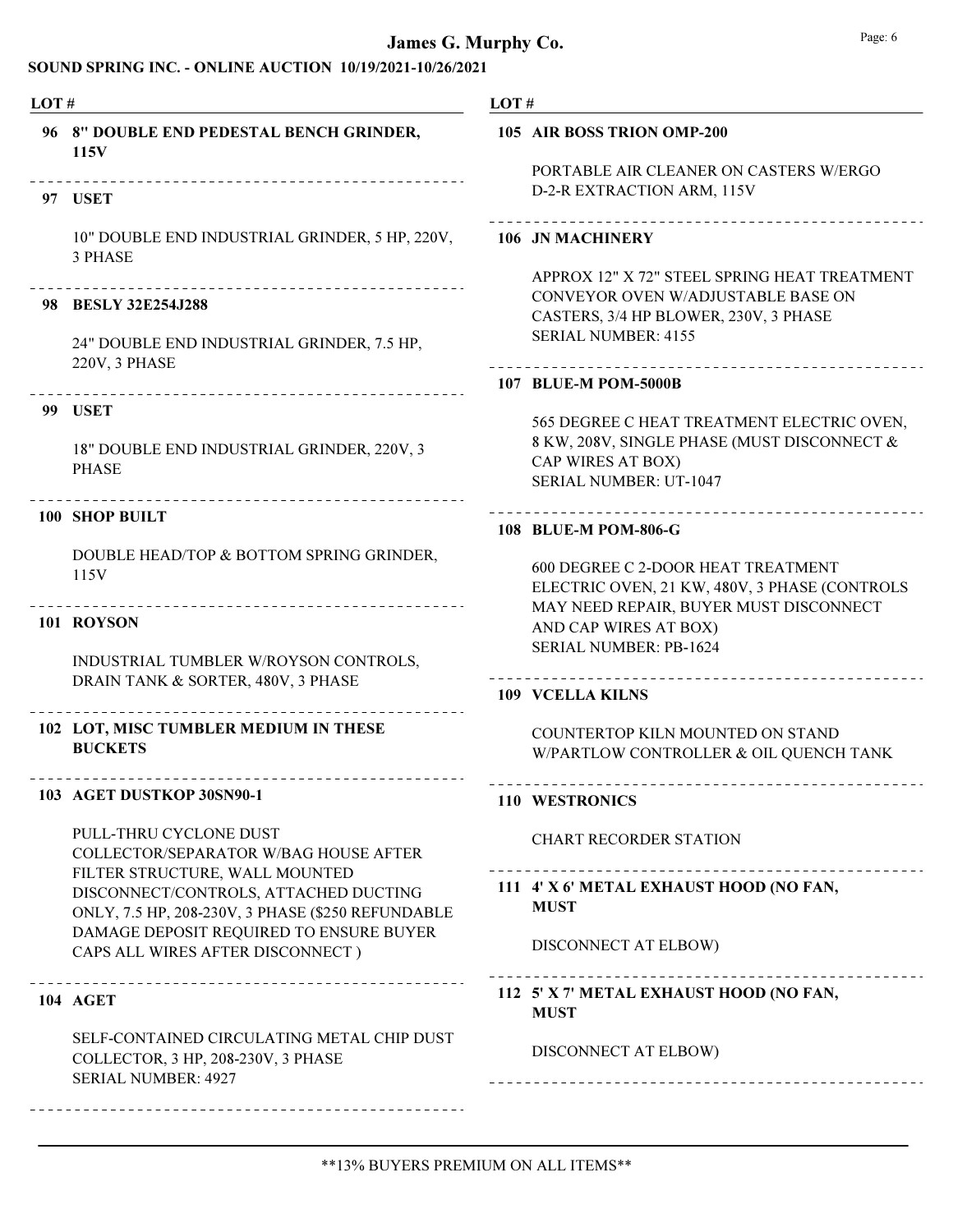## James G. Murphy Co. **Page: 7** Page: 7

| LOT#                                                                                                                                                                                                                        | LOT#                                                                                                                                                       |
|-----------------------------------------------------------------------------------------------------------------------------------------------------------------------------------------------------------------------------|------------------------------------------------------------------------------------------------------------------------------------------------------------|
| 113 5' X 7' METAL EXHAUST HOOD W/MAIN<br><b>DUCTING RUN</b><br>OVER EXHAUST HOODS (NO EXHAUST FAN, MUST<br>BREAK AT ELBOW, NOTHING INCLUDED ON ROOF)<br>114 MGM HT15C3B2SH<br>15 KVA DRY TYPE TRANSFORMER, 240-208Y/120V, 3 | 126 LOT, KOBALT 5-DRAWER TOP BOX, KOBALT<br><b>3-DRAWER</b><br>MIDDLE BOX & UNMARKED 5-DRAWER BOTTOM<br><b>BOX ON CASTERS &amp; CONTENTS</b><br>127 KOBALT |
| <b>PHASE</b><br>SERIAL NUMBER: 15CS-0410-1-4                                                                                                                                                                                | <b>6-DRAWER TOOLBOX ON CASTERS W/POLY</b><br>SORTING TRAY ON TOP, ASSORTED TOOLS & KEY                                                                     |
| 115 AIRCO CV-200 II AIRCOMATIC                                                                                                                                                                                              | 128 KOBALT                                                                                                                                                 |
| 200 AMP MIG WELDER MOUNTED ON CART<br>W/LINCOLN LN-7 WIRE FEEDER W/GUN, LEADS,<br>GAUGES, HELMET, HOSE & ARGON 75%/CO2 25%                                                                                                  | <b>6-DRAWER TOOLBOX ON CASTERS W/POLY</b><br>SORTING TRAY ON TOP, ASSORTED TOOLS & KEY                                                                     |
| OWNER BOTTLE, 208/230/460V, 3 PHASE                                                                                                                                                                                         | ----------------------------<br>129 KOBALT                                                                                                                 |
| 116 OXY/ACET OUTFIT W/(2) TORCHES, GAUGES,<br>HOSE, CART<br>& ACETYLENE & OXYGEN OWNER BOTTLES                                                                                                                              | <b>6-DRAWER TOOLBOX ON CASTERS W/POLY</b><br>SORTING TRAY ON TOP, ASSORTED TOOLS & KEY                                                                     |
| ----------<br>117 ARGON 75 %/C02 25% OWNER BOTTLE<br>(LARGE SIZE)<br>_______________________________                                                                                                                        | 130 KOBALT<br><b>6-DRAWER TOOLBOX ON CASTERS W/POLY</b><br>SORTING TRAY ON TOP, ASSORTED TOOLS & KEY                                                       |
| 118 ARGON 75 %/C02 25% OWNER BOTTLE                                                                                                                                                                                         | 131 KOBALT                                                                                                                                                 |
| <b>119 ACETYLENE OWNER BOTTLE</b><br>120 ACETYLENE OWNER BOTTLE                                                                                                                                                             | <b>6-DRAWER TOOLBOX ON CASTERS W/POLY</b><br>SORTING TRAY ON TOP, ASSORTED TOOLS (NO<br>KEY)                                                               |
| <b>121 ACETYLENE OWNER BOTTLE</b>                                                                                                                                                                                           | 132 5-DRAWER TOOLBOX ON CASTERS<br><b>W/ASSORTED</b>                                                                                                       |
| <b>122 FORKLIFT PROPANE TANK</b>                                                                                                                                                                                            | TOOLS &<br><b>KEY</b>                                                                                                                                      |
| <b>123 FORKLIFT PROPANE TANK</b>                                                                                                                                                                                            | <b>133 COUNTERTOP 1-TON ARBOR PRESS</b>                                                                                                                    |
| <b>124 FORKLIFT PROPANE TANK</b>                                                                                                                                                                                            | 134 PHASE II 265-110                                                                                                                                       |
| <b>125A FORKLIFT PROPANE TANK</b><br><b>125B SMALL PROPANE TANK</b>                                                                                                                                                         | SELF TAPPER W/(9) INTERCHANGEABLE TAPPER<br><b>HEADS</b>                                                                                                   |
|                                                                                                                                                                                                                             | <b>135 CEDARBERG INDUSTRIES EZ TAPPER</b>                                                                                                                  |

SELF TAPPER W/(6) INTERCHANGEABLE TAPPER **HEADS**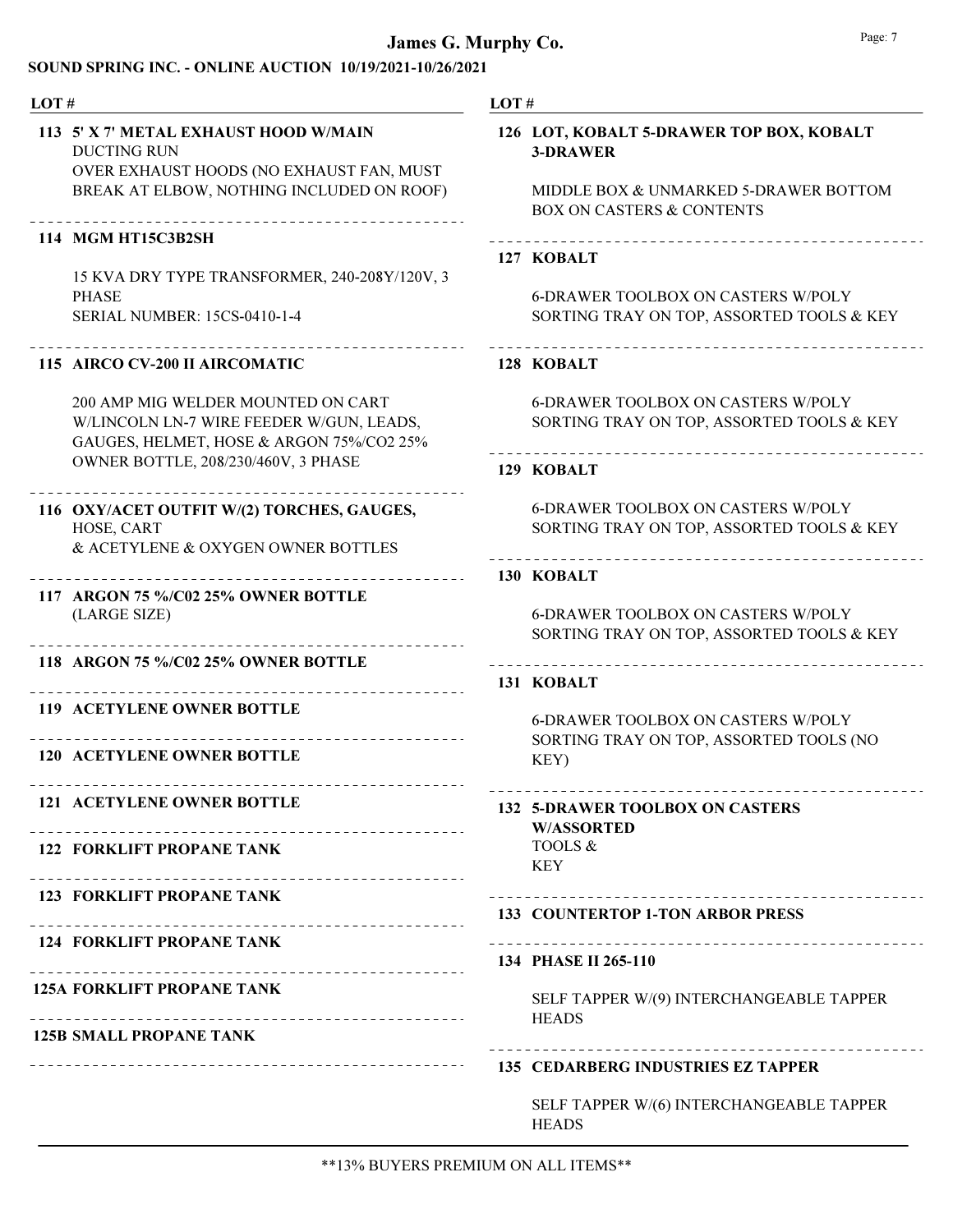| LOT#                                                          | LOT#                                                                                                                                       |
|---------------------------------------------------------------|--------------------------------------------------------------------------------------------------------------------------------------------|
| 136 BLACK & DECKER INDUSTRIAL 2730                            | 146 LOT, B&D 3/8" ELECTRIC DRILL & (2)<br><b>ELECTRIC</b>                                                                                  |
| 14" CHOP SAW, 120V                                            | <b>JIGSAWS</b>                                                                                                                             |
| 137 GREENLEE CM-650                                           | 147 LOT, ASSORTED TOOLS & SUPPLIES ON<br><b>THIS SHELF</b>                                                                                 |
| <b>CLAMP ON TRUE RMS METER W/CASE</b>                         | 148 LOT, (7) ASSORTED TOOLBOXES                                                                                                            |
| 138 <b>IDEAL 61-521</b>                                       |                                                                                                                                            |
| 3 PHASE MOTOR TESTER W/CASE                                   | 149 LOT, (5) ASSORTED 3 PHASE EXTENSION<br><b>CORDS</b>                                                                                    |
| 139 INNOVA 3320                                               | 150 LOT, BLACK & DECKER FIRESTORM                                                                                                          |
| AUTO RANGING DIGITAL MULTIMETER                               | <b>CORDLESS</b><br><b>TOOLS TO</b>                                                                                                         |
| <b>140 DREMEL 4000</b>                                        | INCLUDE: CRS180 18V RECIPROCATING SAW, F0S182<br>18V QUICK CONNECT DRILL, GS180 18V 6-1/2" DIA<br>CIRCULAR SAW, FSD182 14.4V QUICK CONNECT |
| MULTI-TOOL W/ACCESSORIES & CASE                               | DRILL, 9.6V-18V CHARGER & CASE                                                                                                             |
| <b>141 TRUE SQUARE ULTRA VIBE 45</b>                          | 151 CH                                                                                                                                     |
| <b>COUNTERTOP THUMBLERS TUMBLER</b>                           | 3/4" PNEUMATIC IMPACT WRENCH                                                                                                               |
| _____________________________<br><b>142 MILWAUKEE 6519-30</b> | <b>152 INGERSOLL RAND</b>                                                                                                                  |
| <b>SAWZALL W/CASE</b>                                         | 3/4" PNEUMATIC RIGHT ANGLE WRENCH                                                                                                          |
| <b>143A MILWAUKEE 1001-1</b>                                  | 153 1/4" PNEUMATIC REVERSIBLE DRILL                                                                                                        |
| 1/2" HEAVY DUTY DRILL                                         | 154 INGERSOLL RAND 301B                                                                                                                    |
| ------------------------<br><b>143B AEG PHE 20-RL-N</b>       | PNEUMATIC DIE GRINDER W/BUFFING DISCS                                                                                                      |
| HAMMER DRILL W/CASE                                           | <b>155 PNEUMATIC DIE GRINDER W/BUFFING DISCS</b>                                                                                           |
| 144 MILWAUKEE 6095                                            | 156 WORK SMART WS-PT-512KSM                                                                                                                |
| 9" HEAVY DUTY RIGHT ANGLE SANDER                              | 1/2" STRAIGHT DIE GRINDER W/CASE                                                                                                           |
| <b>145 MILWAUKEE</b>                                          | -----------------------<br><b>157 CENTRAL PNEUMATIC 47077</b>                                                                              |
| 4-1/2" ANGLE GRINDER                                          | 3" PNEUMATIC HIGH SPEED CUT-OFF TOOL<br><b>W/CUTTING DISC</b>                                                                              |
|                                                               |                                                                                                                                            |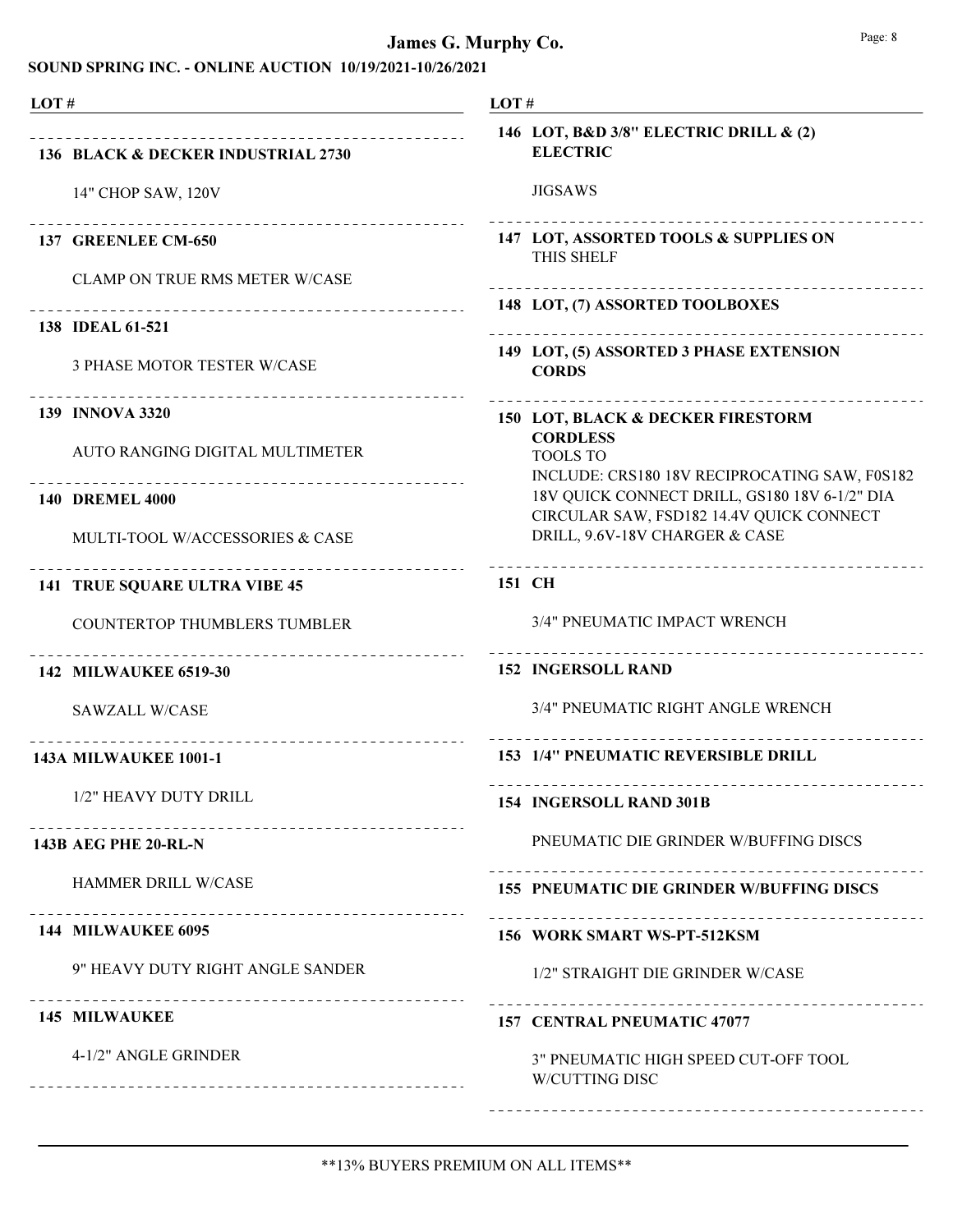| LOT# |                                                                                                           | LOT#                                                            |  |  |
|------|-----------------------------------------------------------------------------------------------------------|-----------------------------------------------------------------|--|--|
|      | <b>158 CENTRAL PNEUMATIC 90059</b>                                                                        | 169 3/4" SOCKET SET W/DRIVER & CASE                             |  |  |
|      | 1/4" NPT FEMALE PNEUMATIC REVERSIBLE<br><b>SCREWDRIVER W/SPIRAL SANDING DISCS</b>                         | 170 LOT, (7) ASSORTED CRESCENT WRENCHES                         |  |  |
|      | 159 CENTRAL PNEUMATIC 90059                                                                               | 171 LOT, ASSORTED NUMBER & LETTER<br><b>PUNCHES (NOT</b>        |  |  |
|      | 1/4" NPT FEMALE PNEUMATIC REVERSIBLE<br>SCREWDRIVER W/SPIRAL SANDING DISCS                                | <b>COMPLETE SET)</b>                                            |  |  |
|      | <b>160 RIDGID SUPREME 2A</b>                                                                              | 172 PLUMBERS KIT TO INCLUDE: (3) PIPE<br><b>WRENCHES,</b>       |  |  |
|      | 1/4" PNEUMATIC SCREW GUN                                                                                  | MANUAL SNAKE & POLY BOX                                         |  |  |
|      | 161 CENTRAL PNEUMATICS 91753<br>1/4" NPT, 16 GAUGE PNEUMATIC RECIPROCATING                                | 173 LOT, ASSORTED TAP & DIES & WALTON TAP<br><b>EXTRACTOR</b>   |  |  |
|      | <b>SAW</b><br><b>162 INTERNATIONAL STAPLER</b>                                                            | 174 LOT, (2) TOOLBOXES ON CASTERS<br><b>W/MISSING</b>           |  |  |
|      | 1" PNEUMATIC STAPLE GUN                                                                                   | <b>DRAWERS &amp;</b><br><b>ASSORTED CONTENTS</b>                |  |  |
|      | 163 APPROX 16"W X 24"D X 44"H PNEUMATIC<br><b>EQUIPMENT</b>                                               | 175 LOT, ASSORTED VISE GRIPS                                    |  |  |
|      | <b>STAND</b>                                                                                              | 176 LOT, ASSORTED CLAMPS                                        |  |  |
|      |                                                                                                           | ---------------------------------<br>177 LOT, ASSORTED C-CLAMPS |  |  |
|      | <b>164 LOT, ASSORTED PNEUMATIC HOSE ON THIS</b><br><b>FLOOR</b>                                           | 178 LOT, (5) ASSORTED WIRE CUTTERS                              |  |  |
|      | <b>SECTION</b>                                                                                            | 179A LOT, ASSORTED ALLEN SCREWS, BOLTS,<br><b>SOCKET SCREWS</b> |  |  |
|      | <b>165 INTERIOR CYLINDER SANDING FIXTURE</b><br><b>HOLDER</b>                                             | & HARDWARE W/(2) BOLT BINS                                      |  |  |
|      | -------------<br>166 SET OF (4) KNIPEX PRECISION CIRCLIP                                                  | 179B LOT, (4) 22" X 3" 24-GRIT SANDING WHEELS                   |  |  |
|      | PLIERS W/SOFT<br>COVER, 19-60MM (48-11-J2), 19-60MM (49-11-A2),<br>12-25MM (48-11-J1), 10-25MM (48-11-A1) | 179C LOT, ASSORTED GRINDING WHEELS & MISC<br><b>W/METAL</b>     |  |  |
|      | .<br>167 5/16" MANUAL IMPACT DRIVER W/CASE                                                                | <b>SHELVING</b>                                                 |  |  |
|      | <b>168 CRAFTSMAN 944443</b>                                                                               | <b>179D SHOP BUILT WIRE SPOOL RACK</b>                          |  |  |
|      | 10-150 FT/LB TORQUE WRENCH W/CASE                                                                         |                                                                 |  |  |
|      |                                                                                                           |                                                                 |  |  |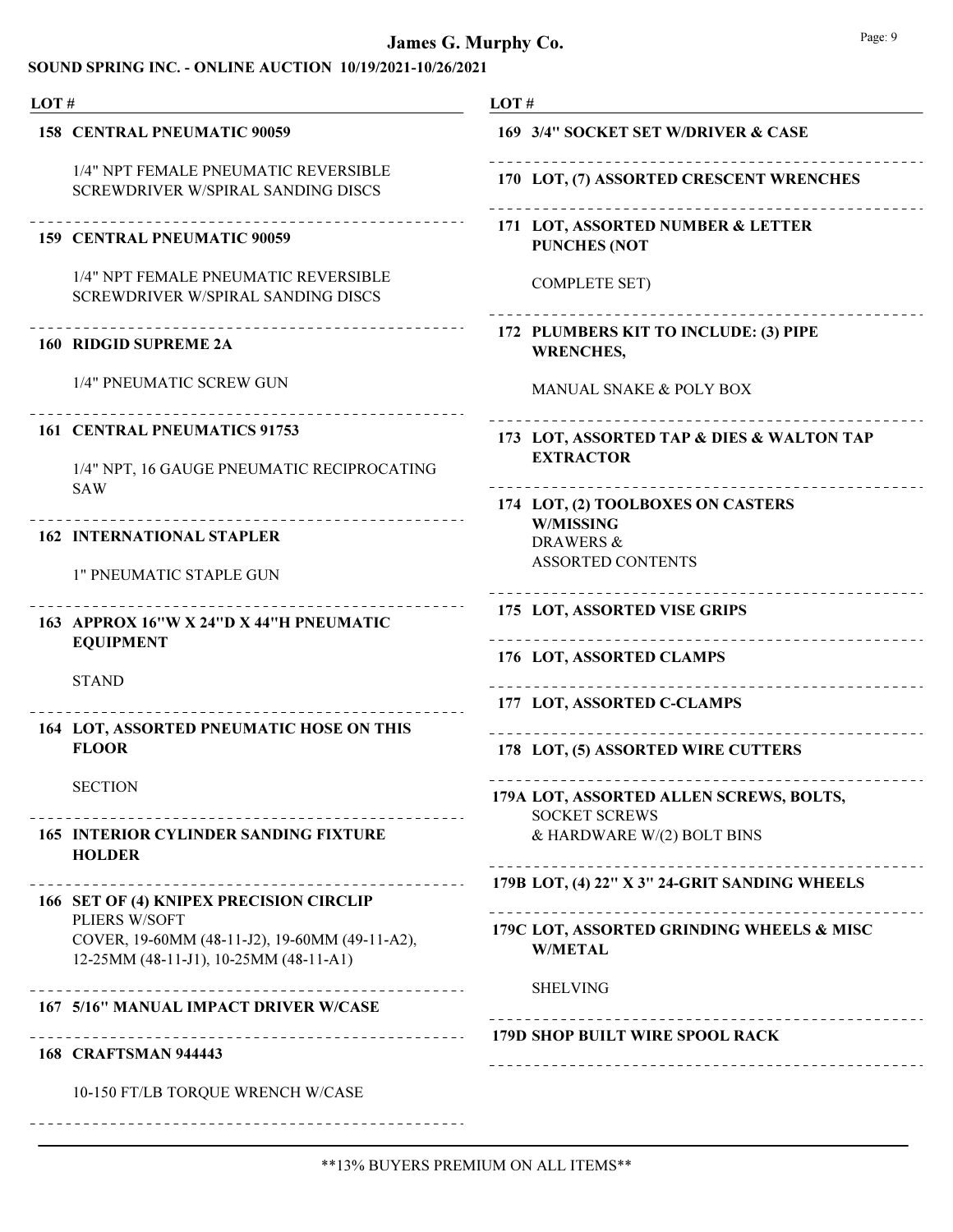| LOT# |                                                                                  | LOT# |                                                         |  |
|------|----------------------------------------------------------------------------------|------|---------------------------------------------------------|--|
|      | <b>180 METAL STRAPPING BANDING CART</b><br><b>W/METAL</b><br><b>BANDING CART</b> |      | 191 MITUTOYO 186-906<br><b>FADIUS GAGE SET</b>          |  |
|      | 181 VERMONT GAGE 101200200                                                       |      | 192 INSIZE                                              |  |
|      | $0.0110$ "- $/0.600$ "- PIN GAGE SET                                             |      | SET OF (6) TELESCOPING GAGES (A-F)                      |  |
|      | 182 MITUTOYO 516-931-22                                                          |      | 193 SPI                                                 |  |
|      | <b>GRADE 3 GAGE BLOCK SET W/MITUTOYO 157-109</b><br>0.5" OPTICAL PARALLEL & CASE |      | SET OF (2) 1-2-3 BLOCKS W/CASE                          |  |
|      | _________________________________<br>183 MITUTOYO 516-930                        |      | 194 SET OF (2) 1-2-3 BLOCKS                             |  |
|      | GRADE 2 GAGE BLOCK SET W/CASE (NO OPTICAL                                        |      | 195 WESTWARD                                            |  |
|      | PARALLEL)                                                                        |      | SET OF (2) 1-2-3 BLOCKS W/CASE                          |  |
|      | 184 LOT, VERMONT .0110-0.0600", DOALL<br><b>B-SERIES</b>                         |      | ___________________________<br>196 CRAFTSMAN 9-6677     |  |
|      | 0.061-.250 & DOALL C-SERIES .251-.500 PIN GAGE                                   |      | DRILL GRINDING ATTACHMENT                               |  |
|      | <b>SETS (ALL INCOMPLETE)</b><br>________________________                         |      | 198 LOT, ASSORTED SPRING MAKER TOOLING                  |  |
|      | 185 LOT, MARGNA PILUS M1P0 0.061-.250 &<br>M1P2-250-500                          |      | (FITS<br>LOT 33)                                        |  |
|      | PIN GAGE SETS (ALL INCOMPLETE)                                                   |      | 199 LOT, ASSORTED SPRING MAKER TOOLING                  |  |
|      | 186 LOT, (2) MINUS .061-.250 & (1) M2 MINUS                                      |      | (FITS<br>LOTS <sub>34</sub>                             |  |
|      | 0.251-.500 PIN GAGE SETS (ALL INCOMPLETE)                                        |      | & 35)                                                   |  |
|      | 187 LOT, M1 MINUS .061-.250 & (2) M2                                             |      | 200 LOT, ASSORTED SPRING MAKER TOOLING<br>(FITS         |  |
|      | MINUS .251-.500<br>PIN GAGE SETS (ALL INCOMPLETE)                                |      | LOTS <sub>36</sub><br>& 37)                             |  |
|      | 188 LOT, ASSORTED PIN GAGES & ID GAGE<br><b>TOOLING</b>                          |      | 201 LOT, ASSORTED FLAT TIP HAND PUNCH<br><b>TOOLS</b>   |  |
|      | _________________________<br>189 FOWLER 54-520-250                               |      | 202 LOT, REMAINING TOOLING FOR MANUAL                   |  |
|      | DIGITAL INDICATOR W/MAGNETIC STAND                                               |      | <b>SPRING MAKERS</b><br>UNDER THIS TABLE (LOTS 46 & 47) |  |
|      | 190 LOT, ASSORTED DIAL INDICATORS, ARMS &<br><b>MAG STAND</b><br><b>BASES</b>    |      | 203 LOT, REMAINING MISC SPRING MAKING<br><b>TOOLING</b> |  |
|      |                                                                                  |      |                                                         |  |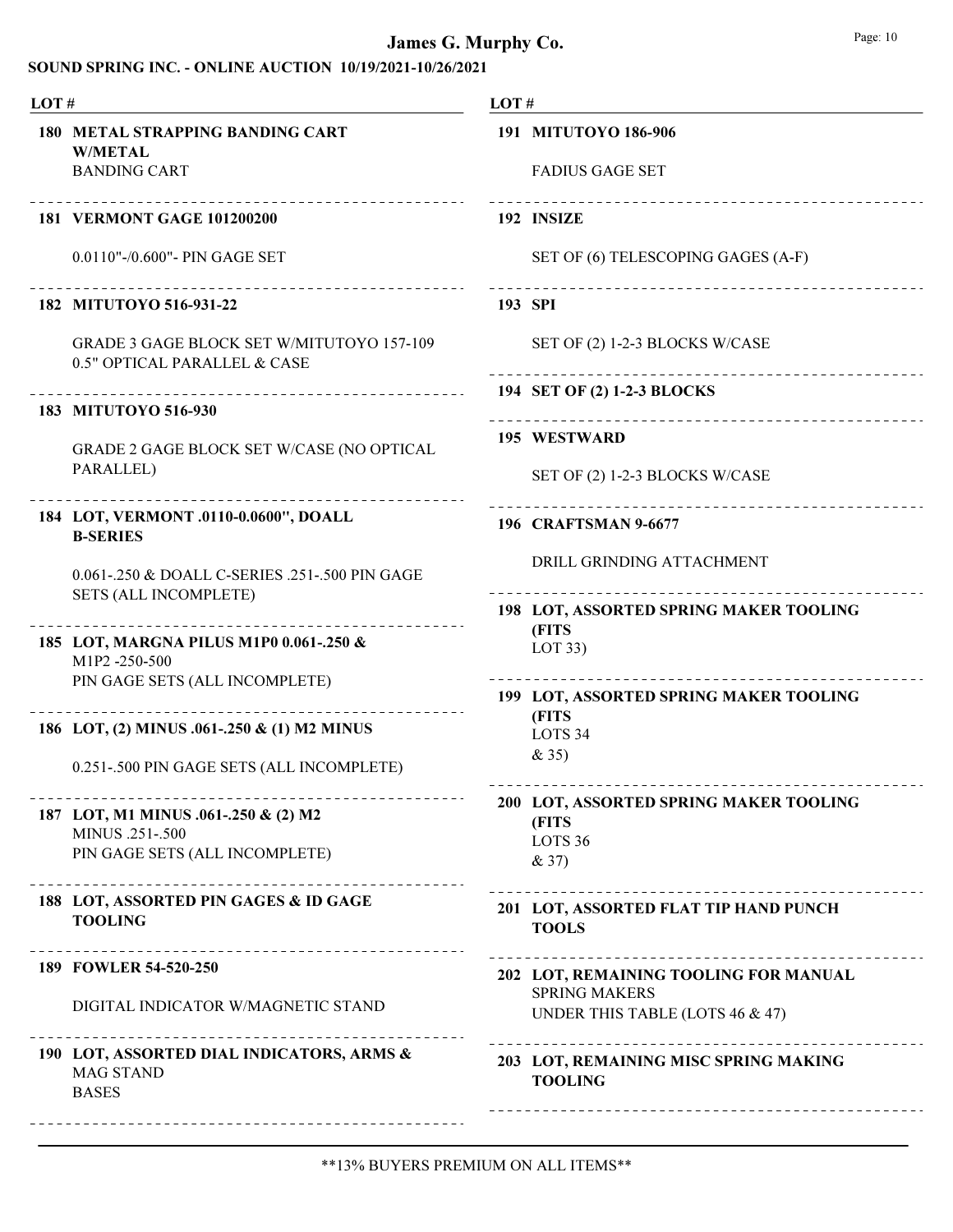#### SOUND SPRING INC. - ONLINE AUCTION 10/19/2021-10/26/2021

| LOT# |                                                                          | LOT#                                                    |  |  |
|------|--------------------------------------------------------------------------|---------------------------------------------------------|--|--|
|      | 204 LOT, MISC TOOLING UNDER THIS TABLE                                   | 221 LOT, ASSORTED PUNCHES FOR KICK PRESS<br>$W/2$ -DOOR |  |  |
|      | 205 8" ROTARY TABLE ATTACHMENT<br><b>W/MOUNTED</b><br>6" 3-JAW           | <b>CABINET</b>                                          |  |  |
|      | <b>CHUCK</b>                                                             | 222 LOT, ASSORTED PUNCHES FOR OBI PRESSES<br>(LOTS      |  |  |
|      | 206 9-3/4" ROTARY TABLE ATTACHMENT                                       | $72 - 75$                                               |  |  |
|      | 207 SUBURBAN TOOL G-M-3                                                  | 223 2-DOOR METAL CABINET W/CONTENTS                     |  |  |
|      | <b>COLLET CHUCK FIXTURE W/CASE</b>                                       | 224 2-DOOR METAL CABINET W/CONTENTS                     |  |  |
|      | 208 6" T-SLOT TABLE MOUNTABLE MACHINE                                    |                                                         |  |  |
|      | VISE $(2)$<br><b>COMPONENTS)</b>                                         | 225 48" PRESS BRAKE TOP DIE                             |  |  |
|      | 209 LOT, ASSORTED OBI PUNCH PRESS DIES ON                                | 226 48" PRESS BRAKE TOP DIE                             |  |  |
|      | THIS SHELF                                                               | 227 48" PRESS BRAKE TOP DIE                             |  |  |
|      | 210 LOT, ASSORTED OBI PUNCH PRESS DIES ON<br>THIS SHELF                  | 228 42-1/4" PRESS BRAKE TOP DIE                         |  |  |
|      | -------------------------------------<br>211 KICK PRESS SPIN TOOL HOLDER | 229 41-1/4" PRESS BRAKE TOP DIE                         |  |  |
|      | 212 KICK PRESS SPIN TOOL HOLDER                                          | 230 APPROX 21" PRESS BRAKE TOP DIE                      |  |  |
|      | 213 KICK PRESS SPIN TOOL HOLDER                                          | 231 48" PRESS BRAKE BOTTOM DIE                          |  |  |
|      | 214 KICK PRESS SPIN TOOL HOLDER                                          | 232 48" PRESS BRAKE SET UP DIE                          |  |  |
|      | 215 KICK PRESS SPIN TOOL HOLDER                                          | 233 48" PRESS BRAKE SET UP DIE                          |  |  |
|      | 216 KICK PRESS SPIN TOOL HOLDER                                          | 234 27-1/2" PRESS BRAKE SET-UP DIE                      |  |  |
|      | 217 LOT, ASSORTED SPIN TOOLS IN THIS TUB                                 | 235 LOT, ASSORTED PRESS BRAKE DIES IN<br>THIS SECTION   |  |  |
|      | 218 LOT, KICK PRESS TOP TOOL HOLDER                                      | 236 LOT, ASSORTED PRESS BRAKE DIES IN<br>THIS SECTION   |  |  |
|      | 219 LOT, KICK PRESS BOTTOM TOOLING                                       |                                                         |  |  |
|      | ---------------------------<br>220 LOT, ASSORTED SET UP ACCESSORIES      | 237 LOT, ASSORTED PRESS BRAKE DIES IN<br>THIS SECTION   |  |  |
|      |                                                                          |                                                         |  |  |

L.

 $\equiv$   $\pm$ 

 $=$   $-$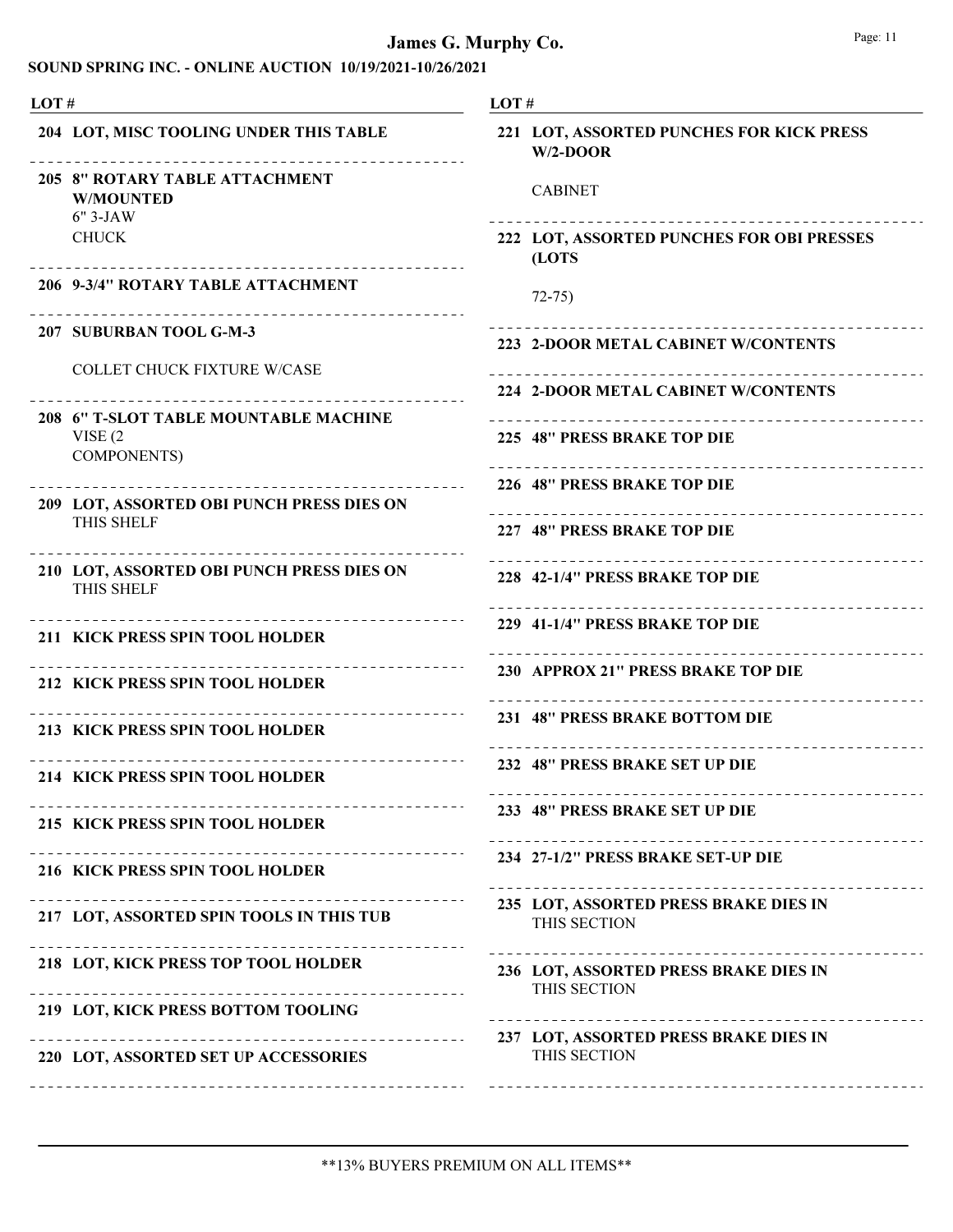| LOT# |                                                                                                   | LOT#                                                          |  |  |
|------|---------------------------------------------------------------------------------------------------|---------------------------------------------------------------|--|--|
|      | 238 LOT, ASSORTED PRESS BRAKE DIES IN<br>THIS SECTION                                             | 252 LITTELL #1<br><b>REEL STAND</b>                           |  |  |
|      | ----------------------------------<br>239 LOT, ASSORTED                                           | 253 SHOP BUILT 6" X 12" MULTI-TOOL                            |  |  |
|      | ---------------------------------<br>240 LOT, ASSORTED REMAINING METAL ON THIS<br><b>SHELVING</b> | <b>PLATFORM</b><br>.                                          |  |  |
|      | UNIT W/9' SHELVING UNIT (LOTS 225-238 PRESS                                                       | 254 LOT, (2) PORTABLE MAGNETS                                 |  |  |
|      | BRAKE DIES ARE NOT INCLUDED)<br>--------------------------------                                  | 255A FOWLER 52-875-100-0                                      |  |  |
|      | 241 HEINRICH                                                                                      | <b>EDGE FINDER SET W/CASE</b>                                 |  |  |
|      | <b>3" PNEUMATIC MACHINE VISE</b><br>-------------------------------------                         | <b>255B TAPMATIC 30X</b>                                      |  |  |
|      | <b>242 KURT D675</b>                                                                              | REVERSIBLE TAPPING ATTACHMENT                                 |  |  |
|      | <b>6" MACHINE VISE</b>                                                                            | 256 APPROX 21" PRESS BRAKE TOP DIE                            |  |  |
|      | 243 MACHINE VISE SWIVEL BASE FOR 6" VISE                                                          | 257 LOT, (4) DEAD CENTERS                                     |  |  |
|      | --------------------------<br>244 4-1/2" MACHINE VISE<br>--------------------------------         | 258 LOT, ASSORTED DRILL CHUCKS                                |  |  |
|      | 245 HEINRICH 4GM                                                                                  | 259 LOT, (3) BROACHES                                         |  |  |
|      | <b>4" MACHINE VISE</b><br>-------------------------------                                         | ___________________________________<br>260 LOT, ASSORTED TAPS |  |  |
|      | 246 WILTON 11744                                                                                  | 261 LOT, ASSORTED REAMERS                                     |  |  |
|      | <b>4" MACHINE VISE</b>                                                                            | -----------------------------<br>262 LOT, ASSORTED REAMERS    |  |  |
|      | 247 3-1/4" MACHINE VISE                                                                           | 263 LOT, ASSORTED REAMERS                                     |  |  |
|      | --------------------------------------<br>248 2-1/4" MOUNTABLE VISE                               |                                                               |  |  |
|      | 249 5" SWIVEL BASE BENCH VISE                                                                     | 264 LOT, ASSORTED END MILLS<br>_____________________________  |  |  |
|      | 250 WILTON                                                                                        | 265 LOT, ASSORTED SPECIALTY BITS                              |  |  |
|      | 6" SWIVEL BASE PEDESTAL MOUNTED BENCH VISE                                                        | 266 LOT, ASSORTED SPECIALTY BITS                              |  |  |
|      | 251 5-1/4" SWIVEL BASE PEDESTAL MOUNTED<br><b>BENCH VISE</b>                                      | 267 LOT, ASSORTED DRILL BITS                                  |  |  |
|      |                                                                                                   | 268 LOT, ASSORTED DRILL BITS                                  |  |  |
|      |                                                                                                   |                                                               |  |  |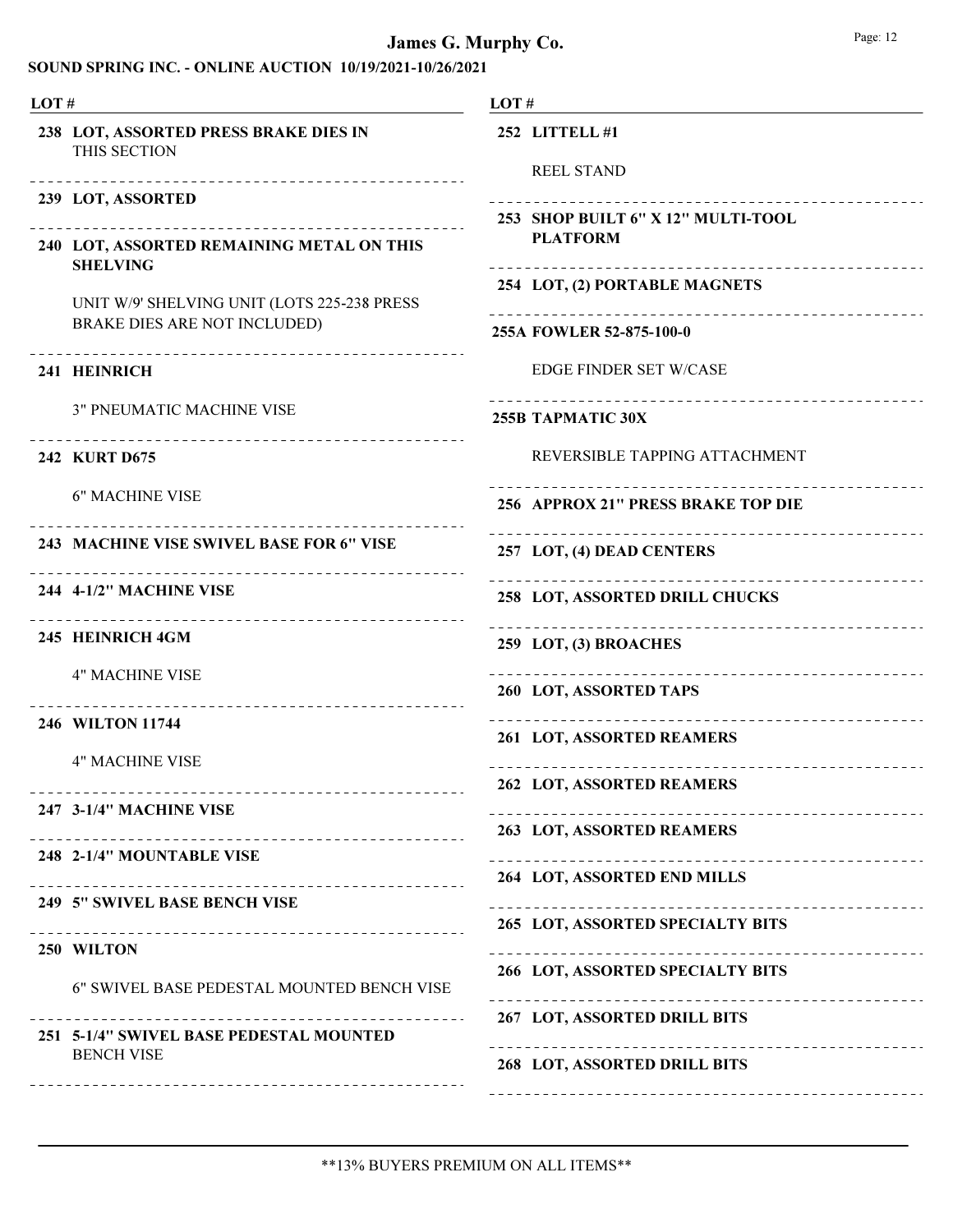#### SOUND SPRING INC. - ONLINE AUCTION 10/19/2021-10/26/2021

LOT # LOT # 269 LOT, ASSORTED DRILL BITS Ne 270A LOT, ASSORTED DRILL BITS Ne 270B 5" 4-JAW CHUCK Ne 270C LOT, LYNDEX 5C COLLETS LOT, ASSORTED DRILL BITS & MISC 271 TOOLING ON THIS **BENCHTOP** 272 LOT, ASSORTED TOOLING & MISC ON THIS LOWER SHELF UNDER BENCH \_\_\_\_\_\_\_\_\_\_\_\_\_\_\_\_\_\_\_ LOT, (4) GALLONS OF LUBRIPLATE HO-2 273 (L0762-057) HYDRAULIC OIL 274 LOT, ASSORTED GALLONS OF LUBRIPLATE,  $(2)$  3-V MACHINE & BEARING OIL, (2) HO-2 (L0762-057) HYDRAULIC OIL 275 LOT, ASSORTED LUBE GUNS, LUBE & STAND 276 LOT, 1/2" & 3/4" CONDUIT BENDERS Ne 277 MANUAL TREADER Ne 278 SAFETY KLEEN 17.4R PARTS WASHER, 115V 279 EAGLE 2310 24-GALLON SINGLE DOOR SAFETY STORAGE CABINET W/CONTENTS 293 JET 280 EAGLE 2310 24-GALLON SINGLE DOOR SAFETY STORAGAE CABINET

# 281 2-DOOR METAL CABINET W/CONTENTS Ne 282 2-DOOR METAL CABINET W/CONTENTS 283 30" PORTABLE SHOP FAN Ne 284 LASKO 30" PEDESTAL FAN 285 LAKEWOOD 30" PEDESTAL FAN 286 LASKO 30" PEDESTAL FAN 287 LASKO 30" PEDESTAL FAN 288 4' X 5' STEEL FRAME/HEAVY DUTY MESH OVEN COOLING TABLE (GLOVES, ETC SOLD AS LOT 289) LOT, ASSORTED HEAT RESISTANT GLOVES, 289 PANS & MISC ON TOP OF TABLE LOT, (13) ASSORTED HEAT TREATMENT 290 **OVEN** PARTS BINS 291 HOOVER SPIN SWEEP PRO OUTDOOR SWEEPER 292 HAND TRUCK Ne 6,000 LB PALLET JACK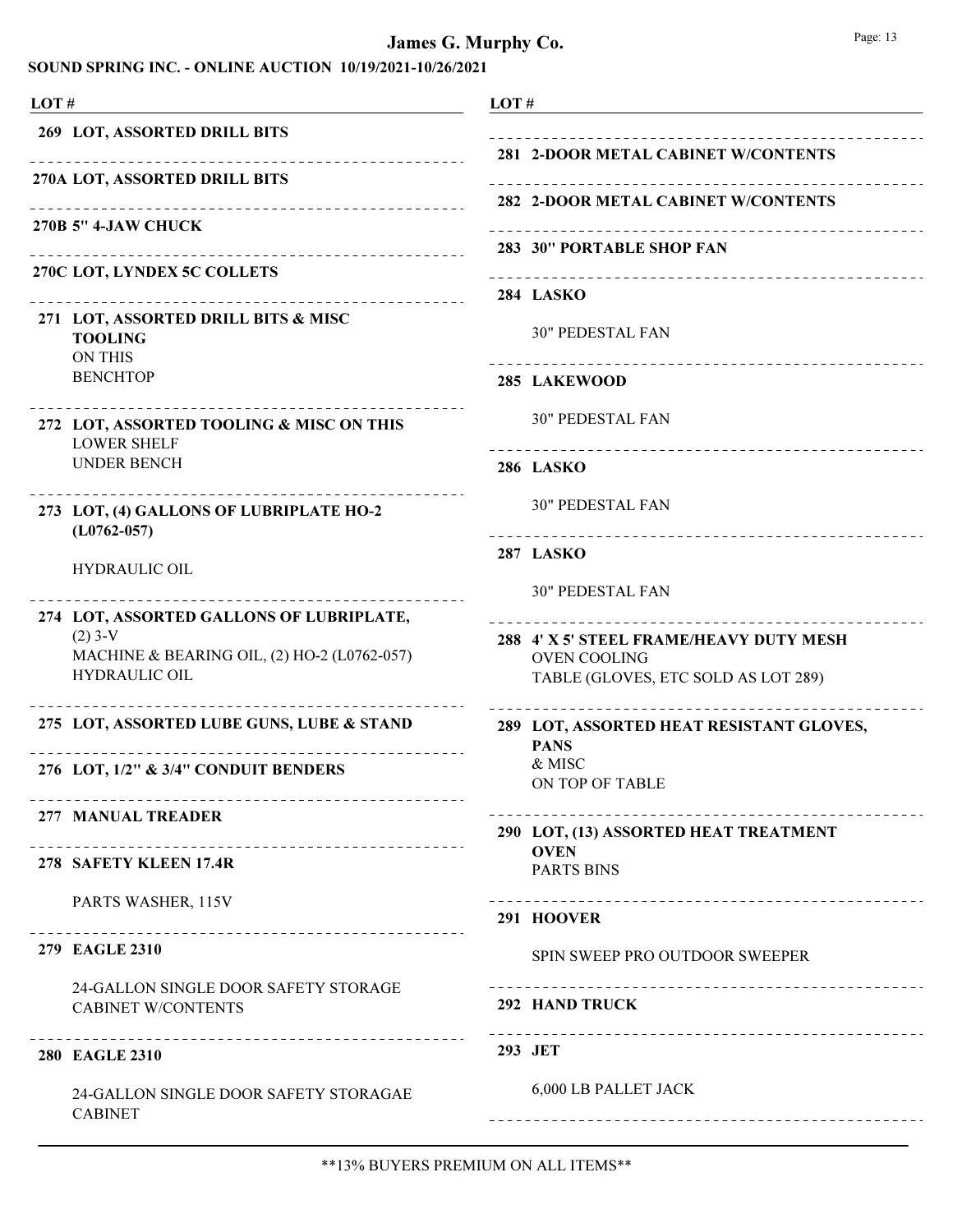| LOT#                                                      | LOT#                                                                                          |
|-----------------------------------------------------------|-----------------------------------------------------------------------------------------------|
| 294 DAYTON                                                | 312B 30" SS WIRE CART ON CASTERS                                                              |
| 4,500 LB PALLET JACK (NEEDS REPAIR)                       | 313 42" SS WIRE CART ON CASTERS                                                               |
| 295 4' GARDEN CART                                        | 314A 48" WIRE SHELF ON CASTERS                                                                |
| 296 42" PLATFORM METAL CART ON CASTERS                    | 314B 48" WIRE SHELF ON CASTERS                                                                |
| 297 42" PLATFORM METAL CART ON CASTERS                    | 315 48" WIRE SHELF ON CASTERS                                                                 |
| 298 42" PLATFORM METAL CART ON CASTERS                    | 316 48" WIRE SHELF ON CASTERS                                                                 |
| 299 3' X 3' STEEL PLATE TOP CART ON CASTERS               | 317 48" SS WIRE SHELF ON CASTERS                                                              |
| <b>300 36" METAL CART ON CASTERS</b>                      | 318 48" SS WIRE SHELF ON CASTERS                                                              |
| <b>301 30" METAL CART ON CASTERS</b>                      | 319 48" SS WIRE SHELF ON CASTERS                                                              |
| 302 LOT, (3) 24" 2-DRAWER PARTS CART ON<br><b>CASTERS</b> | 320 48" SS WIRE SHELF ON CASTERS                                                              |
| 303 LOT, (2) 24" METAL CARTS ON CASTERS                   | 321 48" SS WIRE SHELF ON CASTERS                                                              |
| 304 WERNER                                                | 322 30" SS WIRE SHELF ON CASTERS                                                              |
| <b>8' FIBERGLASS LADDER</b>                               | 323 3' X 6' STEEL SHELVING UNIT ON<br><b>CASTERS (CONTENTS</b>                                |
| 305 30" SS WIRE CART ON CASTERS                           | <b>NOT INCLUDED)</b>                                                                          |
| 306 30" SS WIRE CART ON CASTERS                           | 324 LOT, (2) 3' X 6' METAL SHELVING<br><b>UNITS (CONTENTS</b><br><b>NOT INCLUDED)</b>         |
| 307 30" SS WIRE CART ON CASTERS                           |                                                                                               |
| 308 30" SS WIRE CART ON CASTERS                           |                                                                                               |
| 309 30" SS WIRE CART ON CASTERS                           | PALLET RACK                                                                                   |
| 310 30" SS WIRE CART ON CASTERS                           | 327 27" X 85" STEEL TABLE W/WILTON 4" &<br>WILTON 5"                                          |
| 311 30" SS WIRE CART ON CASTERS                           | SWIVEL BASE MOUNTED BENCH VISES                                                               |
| 312A 30" SS WIRE CART ON CASTERS                          | 328 38" X 96" METAL FRAME/WOOD TOP SHOP<br><b>BENCH W/5"</b><br><b>SWIVEL BASE BENCH VISE</b> |
|                                                           |                                                                                               |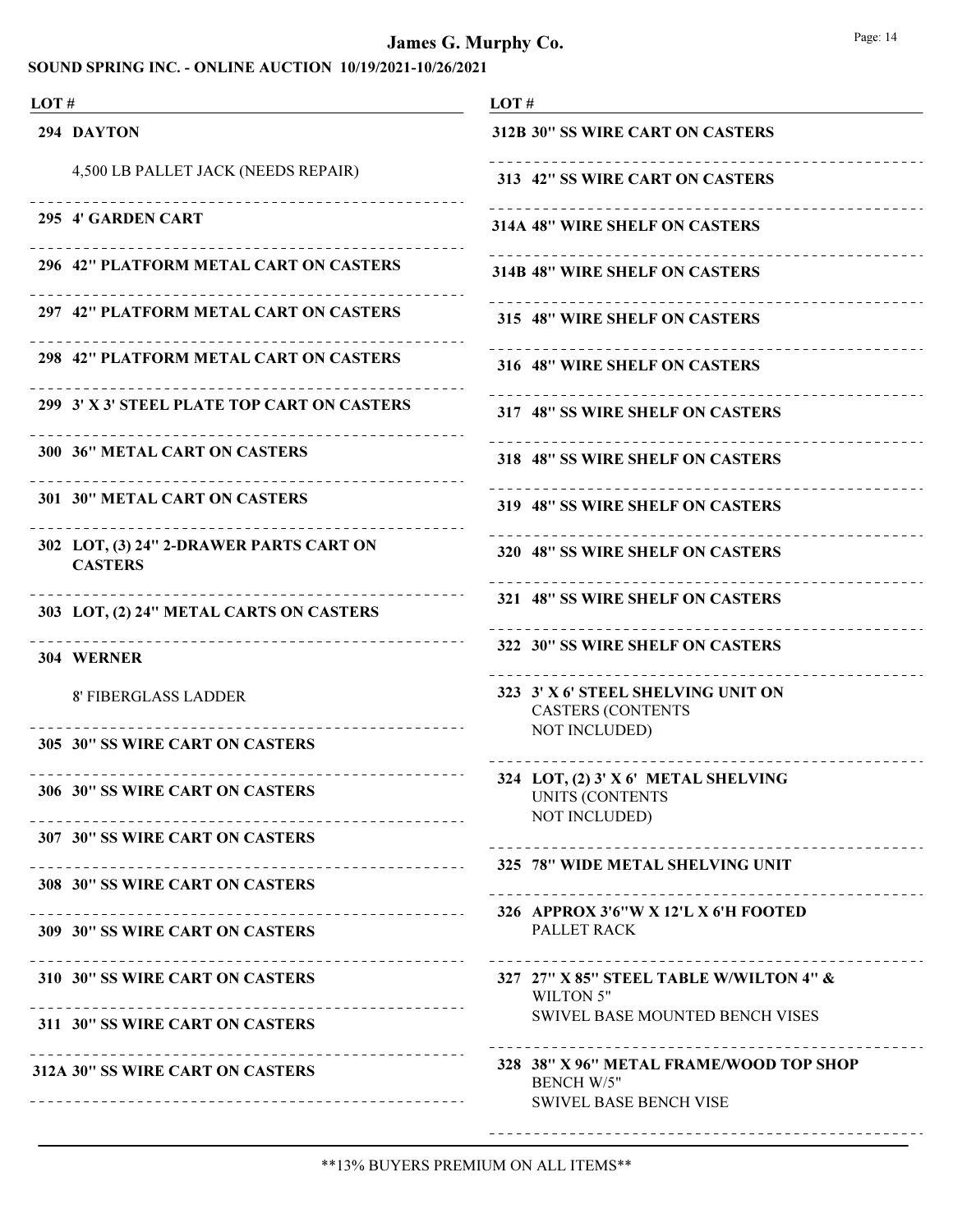| LOT#                                                                       |  | LOT#                                                                         |  |  |
|----------------------------------------------------------------------------|--|------------------------------------------------------------------------------|--|--|
| 329 30" X 96" METAL FRAME/WOOD TOP SHOP<br><b>BENCH</b>                    |  | 343 LOT, ASSORTED SHOP BUILT STANDS                                          |  |  |
| W/WILTON 5-1/2" SWIVEL BASE BENCH VISE                                     |  | 344 LOT, ASSORTED POLY CONTAINERS & MISC<br><b>ON THIS</b><br><b>BENCH</b>   |  |  |
| 330 30" X 96" METAL FRAME/WOOD TOP SHOP<br><b>BENCH</b>                    |  | 345 LOT, (6) ASSORTED METAL LEGS                                             |  |  |
| 331 30" X 96" METAL FRAME/WOOD TOP SHOP<br><b>BENCH</b>                    |  | <b>W/FORMICA</b><br><b>TOP WORK</b><br><b>TABLES</b>                         |  |  |
| 332 24" X 96" METAL FRAME/WOOD TOP SHOP<br><b>BENCH</b>                    |  | 346 LOT, 5' WOOD DESK, PARTITIONS, BACK<br><b>COUNTER</b>                    |  |  |
| 333 28" X 96" METAL ASSEMBLY TABLE                                         |  | WORKSPACE, BOOK CASE & LATERAL FILE (NO<br><b>CONTENTS INCLUDED)</b>         |  |  |
| 334 38" X 72" METAL FRAME/WOOD TOP SHOP<br><b>BENCH</b>                    |  | 347 LOT, (2) 5-DRAWER LOCK BY BAR SECURE<br><b>FILE</b>                      |  |  |
| 335 28" X 48" METAL ASSEMBLY TABLE                                         |  | <b>CABINETS</b>                                                              |  |  |
| 336 3'6"W X 30'L X 6'H NON-FOOTED PALLET<br><b>RACK</b>                    |  | 348 LOT, (4) 4-DRAWER FILE CABINETS & (2)<br><b>4-DRAWER</b>                 |  |  |
| 337 9' METAL SHELVING UNIT (NO CONTENTS<br><b>INCLUDED)</b>                |  | <b>LATERAL FILE CABINETS</b>                                                 |  |  |
| __________________                                                         |  | 349 LOT, ASSORTED FURNITURE IN SHIPPING                                      |  |  |
| 338 LOT, (7) ASSORTED METAL SHELVING                                       |  | <b>AREA TO</b><br>INCLUDE: (4) DESKS, WOOD WORKBENCH,                        |  |  |
| <b>UNITS (NO</b><br><b>CONTENTS INCLUDED)</b>                              |  | <b>PARTITIONS &amp; MISC FURNITURE</b>                                       |  |  |
| 339 APPROX 18" X 23-3/4" X 3-7/8" METAL<br><b>SURFACE BLOCK</b><br>W/STAND |  | 350 LOT, MISC PARTS & HARDWARE W/3' WIRE<br><b>RACK ON</b><br><b>CASTERS</b> |  |  |
| 340 LOT, (2) 2-DOOR COUNTER HEIGHT METAL<br><b>CABINETS</b>                |  | 351 LOT, MISC HARDWARE W/3' WIRE RACK ON<br><b>CASTERS</b>                   |  |  |
| 341 LOT, (6) ASSORTED STOOLS                                               |  | 352 LOT, ELECTRICAL & MISC W/3' WIRE RACK<br>ON CASTERS                      |  |  |
| 342 LOT, SHOP FURNITURE TO INCLUDE: 5'                                     |  |                                                                              |  |  |
| DESK, 4-DRAWER<br>LEGAL FILE & WOOD BOOKCASE                               |  | 353 LOT, ASSORTED SAFETY SUPPLIES                                            |  |  |
| ---------------------------------                                          |  |                                                                              |  |  |